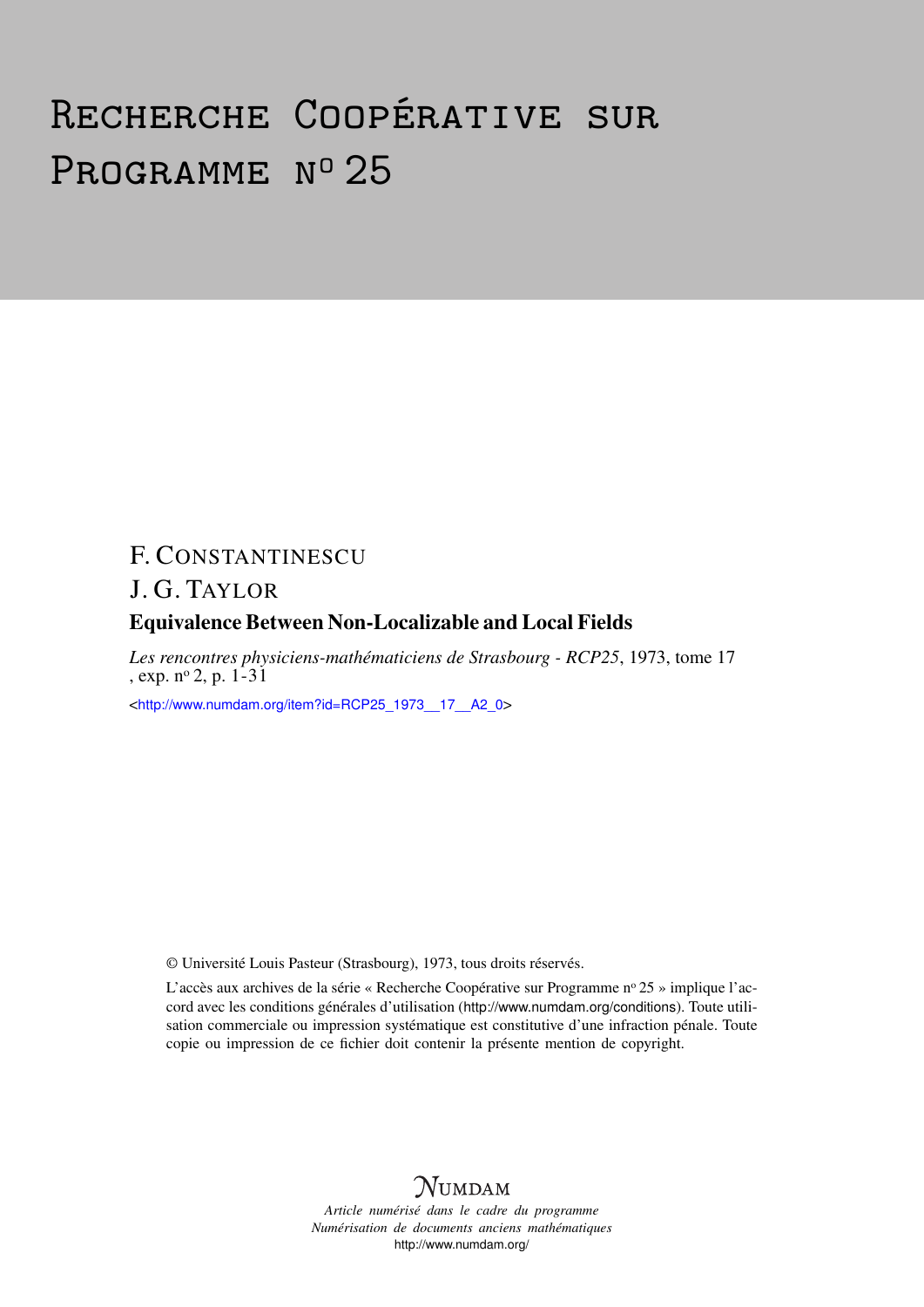#### **EQUIVALENCE BETWEEN NON-LOCALIZABLE**

**AND LOCAL FIELDS** 

**by** 

J.G. Taylor,<br>Department of Mathematics, **King's College, London University of Frankfurt** 

**Department of Mathematics, Department of Applied Mathematics,** 

**April, 1972**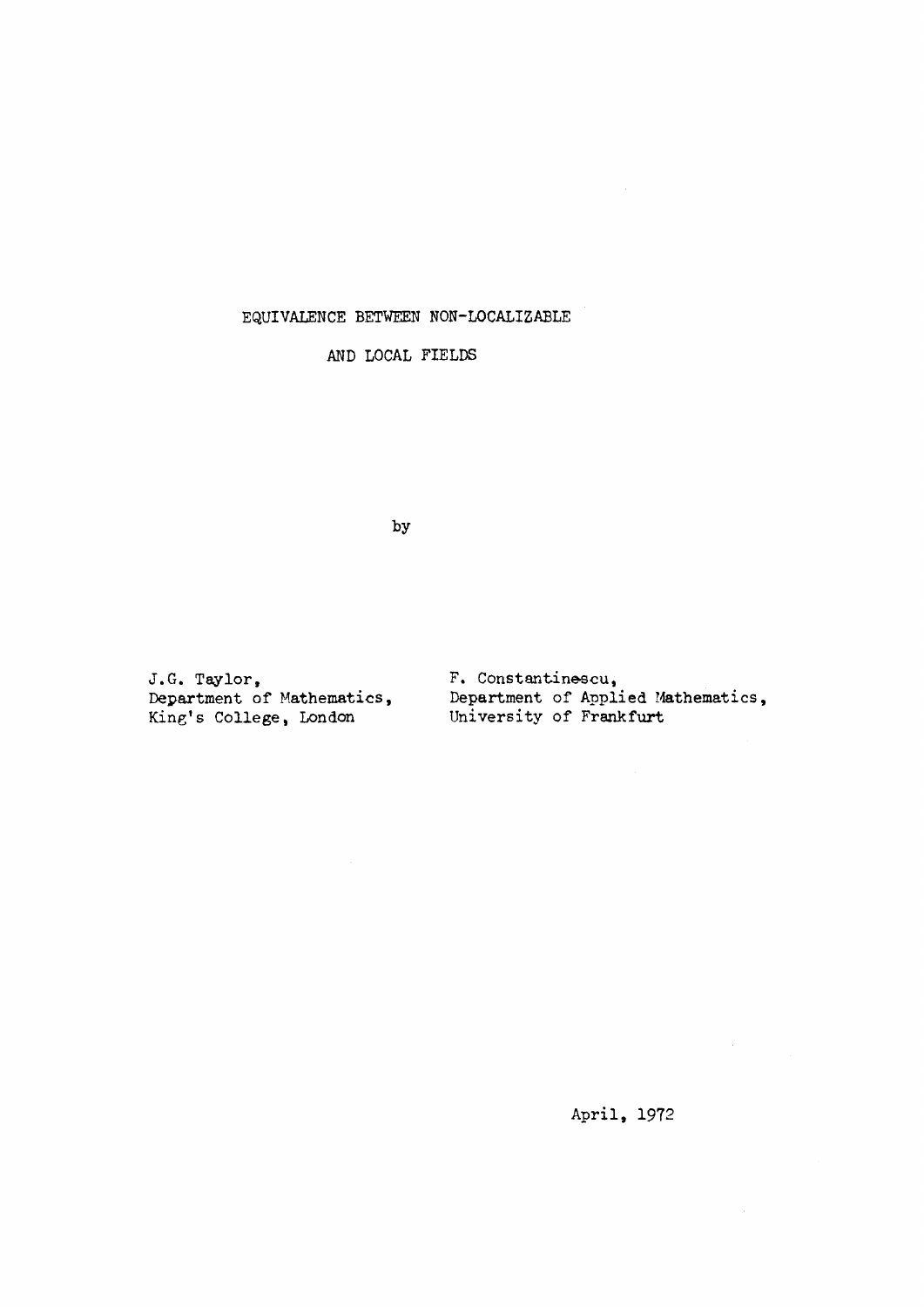#### **ERRAT A TO**

#### **"Equivalence between**

**Non-localisable and Local Fields"** 

**by** 

**J.G. Taylor and F. Constantinescu** 

(1) Page 7, line 5 from below should be  $\Sigma = C \oplus S(R^4) \oplus ... \oplus S(R^{4n}) \oplus ...$ (2) Page 8, lines 1,2 and 4 from below to read  $\phi$  instead of f. **(3) Page 8, lines 1 and 10 from below Page 9, lines 5,11,12,13, and 17 from below Page 10, line 6 from below Page 11, lines 3 and 5 from below Page 14, lines 4;5 and 13 from bottom Page 15, line 2** 

**Page 25, line 12 from bottom** 

**to read localisable instead of local.** 

**(4) Page 15, lines 7 and 8 from below to Z instead of z**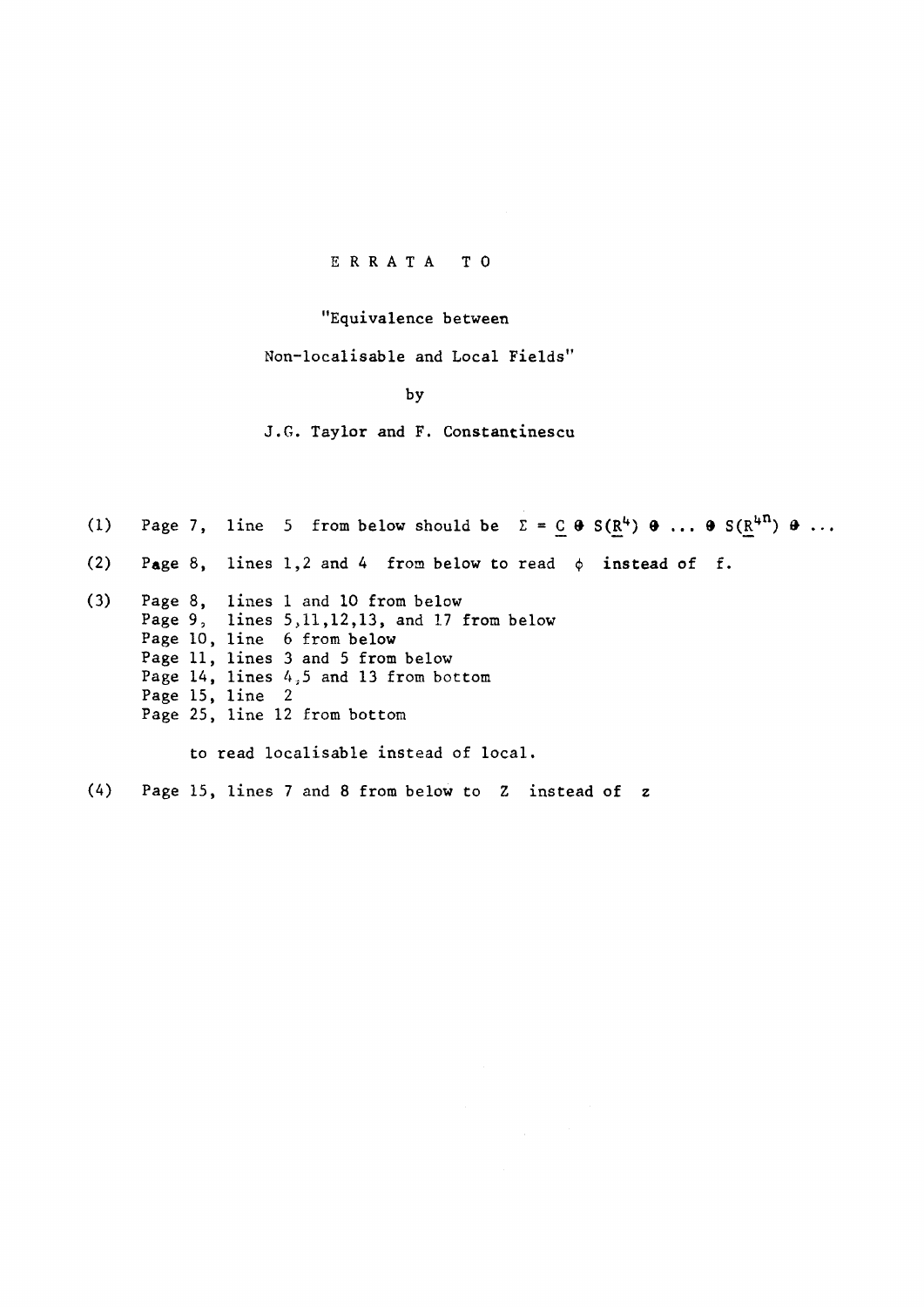#### **0. Abstract**

**We discuss the nature of non-localisable fields constructed as certain limits of sequences of local fields. For sequences for which the corresponding Wightman functions converge we construct a PCT operator; if the sequences converge strongly in a given Hilbert space then a scattering theory can be constructed for the non-localisable limit field. Such fields are shown to have the same S-operator as any local field which has the defining sequence of local fields in its Borchers class% and has the same in field. We give non-trivial examples of this equivalence between local and non-localisable fields.**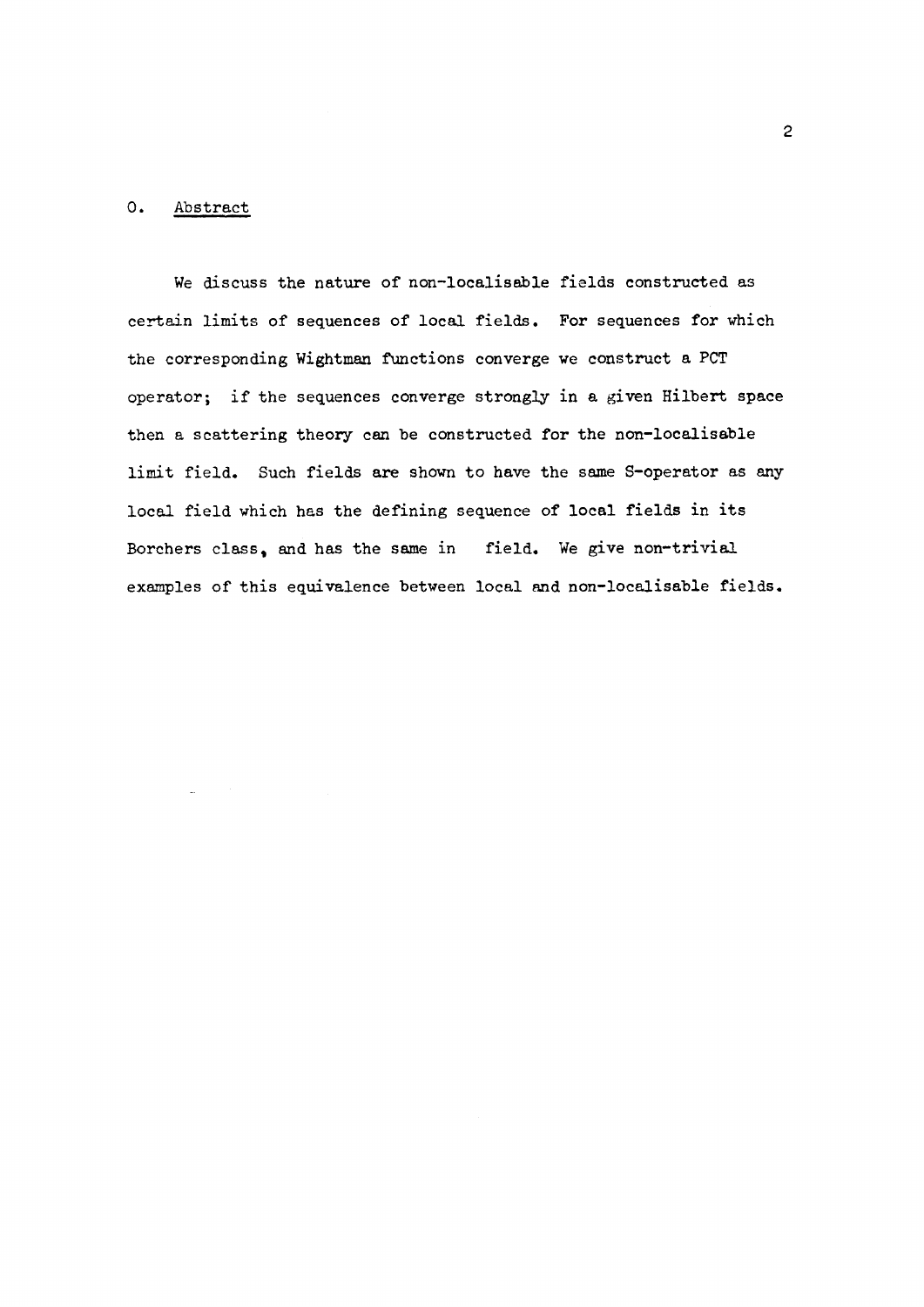#### **1. Introduction**

**The problem of describing all relativistic quantum fields corresponding to a given S-matrix has not been yet solved. An important result in this direction was obtained by Borchers [l| in the frame of the (Wightman) axiomatic quantum field theory. According to this result of Borchers, fields are S-equivalent (i.e. correspond to the same S-matrix) if they are relatively local (or weakly relatively local). The relative locality (or the weak relative locality) is a relation of equivalence among quantum fields, so that all fields in a Borchers class (i.e. a class of relatively local or weak relatively local fields) are S-equivalent. The converse is not true: a Borchers class does not exhaust all fields with the same S-matrix (see for instance [2] p.170) but we do not consider this problem here.** 

**The S-equivalence of relativistic quantum fields was also studied in perturbation theory; we refer the reader to [3] and references quoted there for detailed results.** 

**Roughly speaking the above results (in the axiomatic or in perturbation theory) are known to physicists in the following form: two fields, one of them being a local function of the other one, have the same S-matrix.** 

**We will show in this paper that quantum fields can be equivalent also in the "non-local" case. In particular we will shew that a local quantum field can be S-equivalent to a non-localizable field. We think that this result can be of some interest because it shows**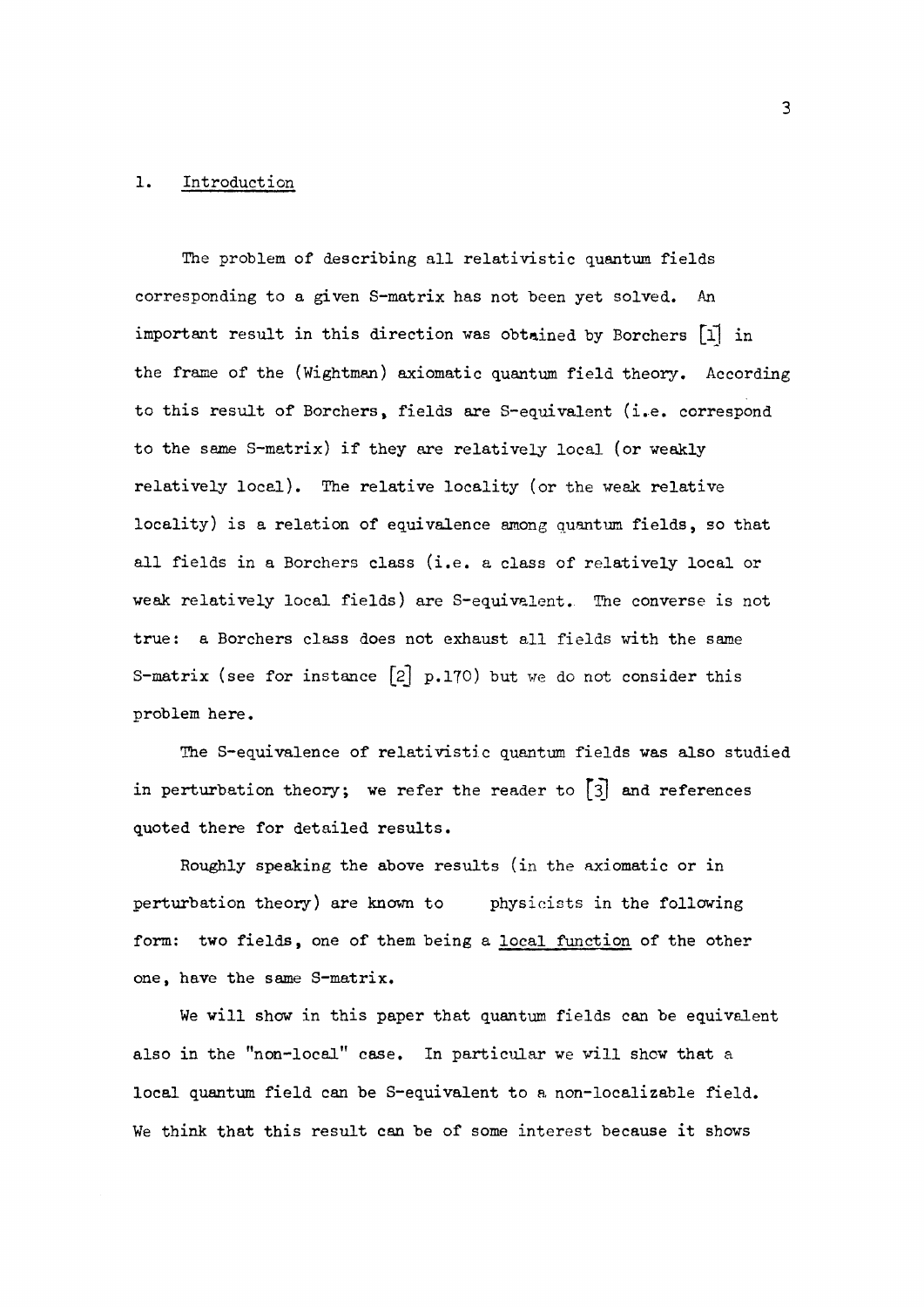that non-localizable fields can have a well-behaved S-matrix which is actually the S-matrix of a local quantum field. Some trivial and non-trivial examples are also given.

#### **2.** The non-localizable fields

We will adopt in this paper the Wightman formulation of a local quantum field theory. We will construct non-localizable fields along the general lines given recently by one of us |*h]* . We remark that there are also other interesting approaches to non-localizable (or non-local) fields **[5,6]** or to a scattering theory for non-local fields **[7]**• We hope to discuss the connexion of the limiting approach *\k\* to other approaches, especially to [TJ *>* in a separate publication. In *\k\* we look at non-localizable fields as limits of local ones in a topology considered already by Borchers **[3j** and Jaffe •

Let  $S_{\alpha}$  and  $S^{\alpha}$  ( $\alpha > 0$ ) be spaces of test functions considered by Gelfand and Shilov  $(10)$  Chapter IV). The test functions in S<sub> $\alpha$ </sub> are roughly speaking infinitely differentiable functions  $\phi(p)$  vanishing like  $e^{-a|p|^{1/a}}$  for  $|p| \rightarrow \infty$  where  $|p|$  is the Euclidean norm of  $p(p^{\circ},\bar{p})$  and a a positive constant which may depend on  $\phi$ . A natural topology can be put on these test functions as in  $[10]$  Chapter IV. The elements of  $S^{\alpha}$  are Fourier transforms of the functions in  $S_{\alpha}$ . The  $T_{\text{max}} \propto \frac{1}{2} \sigma^{\alpha}$  are Fourier transforms of the Solice of the functions in S spaces S<sub>o</sub> and S<sup>"</sup> are both nuclear and dense in S (the Schwartz space a of infinitely differentiable functions vanishing at infinity,  $\frac{1}{2}$ stronger than any polynomial). The set of functions which belong to S a (a > l) and have compact support is dense in the Schwartz space *V*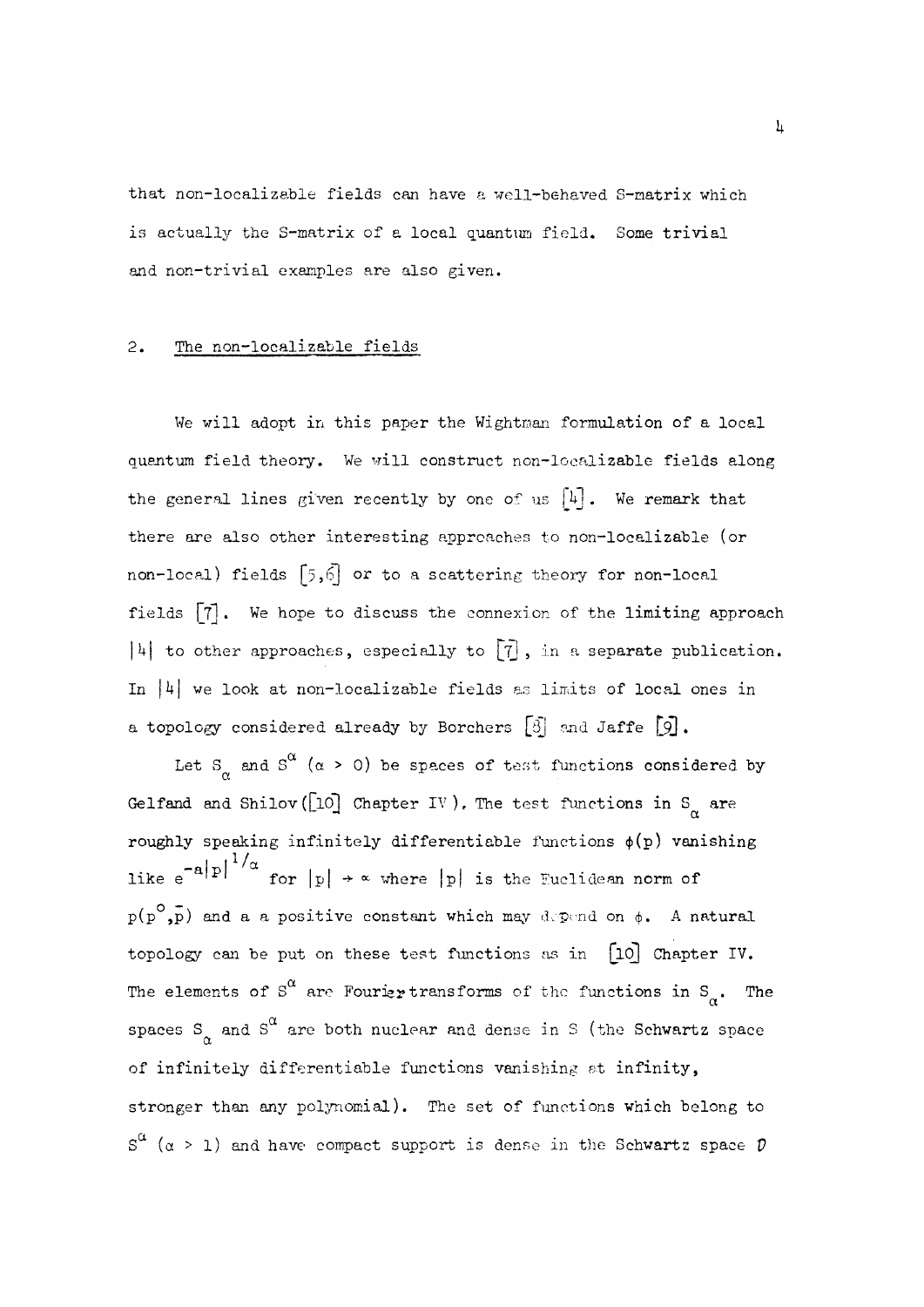(infinitely differentiable functions with compact support).

Let us now consider a Wightman-Jaffe  $[11]$  type theory (over test functions in  $S^{\alpha}$  in coordinate space) for the scalar neutral field  $A(x)$ . If for a given field  $A(x)$ ,  $\alpha$  can be chosen larger than one  $A(x)$  can be localized in any finite region of space-time and local commutativity can be formulated as usual:  $[A(\phi), \Lambda(\psi)] \phi = 0$  for supp  $\phi$  and supp  $\psi$  space-like separated  $(\phi, \psi \in \mathbb{S}^C)$  ) and  $\phi$  in the dense domain of definition for A) .

For  $\alpha$  < 1 the functions in S<sup> $\alpha$ </sup> are analytic, the field A(x) is no longer localizable in a finite region of space-time and local commutativity for these fields cannot be formulated, at least in the usual fashion.

Such a behavior of  $A(x)$  is generated evidently by a high energy  $|p|$ <sup>1/</sup>c  $(\text{with } \varepsilon \rightarrow 0 + \mathbf{)}$  (a look at the (non-localizable) fields  $A(x)$  in this case (imposing a reasonable generalized local commutativity) as follows.

Let  $S_n^{\alpha} = S^{\alpha}(\underline{R}^{-4n})$  the  $S^{\alpha}$  - space of test functions depending on dependent variables  $\begin{bmatrix} 5 \end{bmatrix} = \begin{bmatrix} 5 \end{bmatrix} = \begin{bmatrix} 5 \end{bmatrix}$  complex numbers). We construct the (locally convex) direct sum of  $S^{\alpha}_{n}$ , n = 0,1,2,... (see for instance  $[12]$  p.21<sup>4</sup>)

$$
\Sigma^{\alpha} = \begin{matrix} \omega \\ \theta \\ n = 0 \end{matrix} S_{n}^{\alpha} \tag{1}
$$

The elements of  $\int_{0}^{\alpha}$  are of the form  $\phi = (\phi_0, \phi_1, \ldots, \phi_n, \ldots)$  with  $\overline{a}$  o l<sub>3</sub> n<sup>1</sup> *a*  convex topology in  $\int^u$  can be given by a set of non-denumerable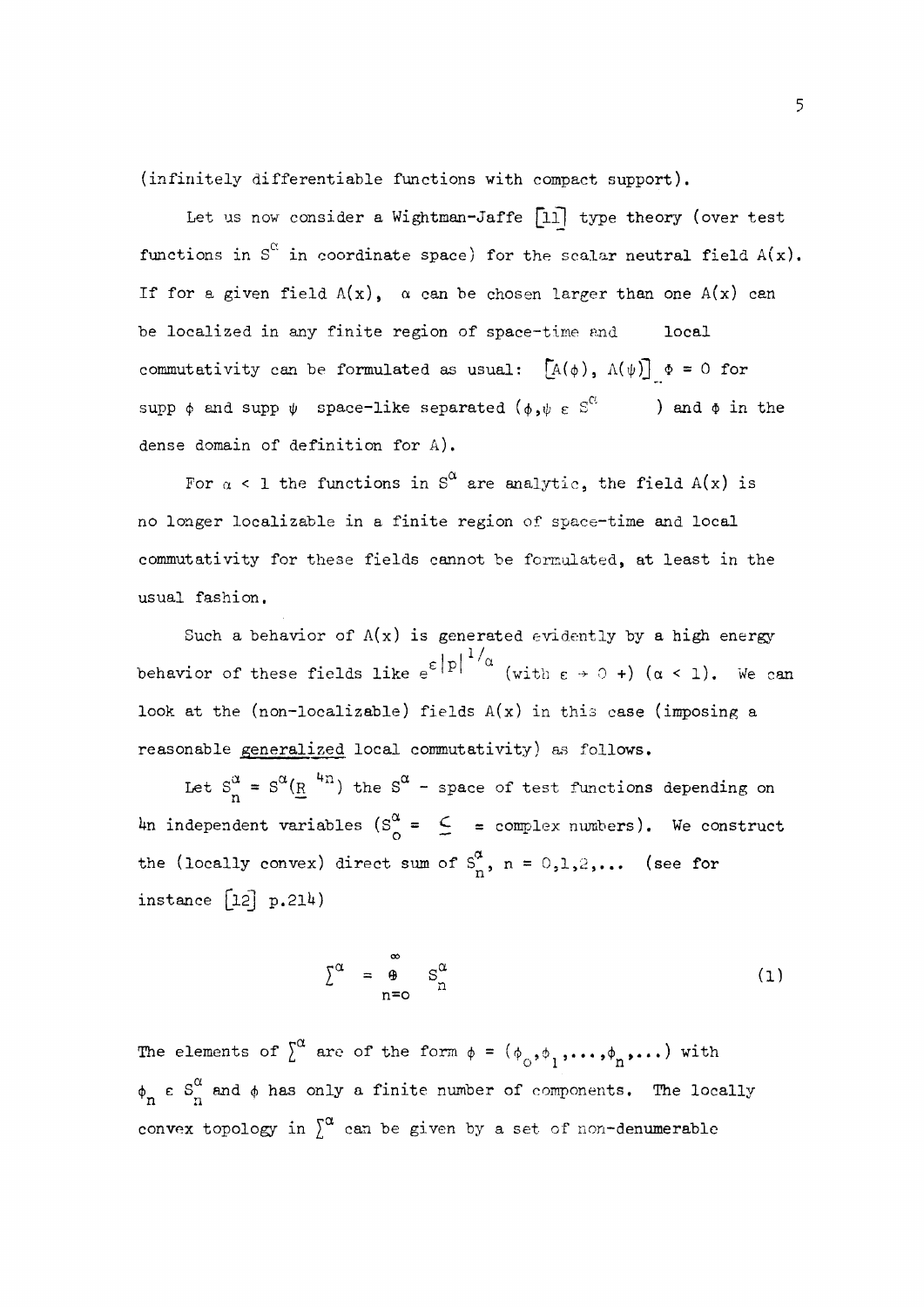seminorms [12] and can be characterized by convergence as follows:  $\{\phi^{m}\}\$ is convergent to  $\phi$  in  $\sum^{\alpha}$  if and only if

i) there exists an integer N so that  $\phi_n^m = 0$  for all n > N and ii) each component  $\phi^m_n$ ; n = 0,1,2,... converges to  $\phi_n$  for  $m \rightarrow \infty$  in the topology of  $S_n^{\alpha}$ .

Let now  $A_k(x)$ ,  $k = 1,2,...$  be a set of tempered scalar neutral relativistic quantum fields. This means that the  $A_{\mu}(x)$  are tempered Schwertz distributions setisfying the following  $(W_1$  chtren) requirement  $\mathbf{S}$ 

- $a)$ Hilbert space of states
- b) covariance under the inhomogeneous Lorentz group
- c) positive energy
- d) local commutativity

Evidently the  $A^{\prime}_{k}(x)$ 's are also operator valued generalized functions over the spaces  $S^{\alpha}$ . For a given field  $A_{\mathbf{k}}(x)$  we consider all its vacuum expectation values  $W^{K}$  with test functions from  $S^{G}$  for a given  $\alpha$ . For all  $k = 1,2,...$  we have (compare with  $[8] p.220$ )

- 1)  $W_{L} \in \int_{0}^{\alpha^{2}}$ ,  $k = 1, 2, ...$
- *2***) W<sub>k</sub><sup>{</sup>(a,A)φ) = W(φ)<sub>s</sub>**  $\psi \in S$  (<u>λ</u>)
- 3)  $W_k(\phi) = 0$  if  $\phi \in M \frac{\alpha}{s_n}$
- *k*)  $W_k(\phi) = 0$  if  $g \in I_c$  $\mathcal{L}$  is a contract of  $\mathcal{L}$
- **5)**  $W_{\nu}(\phi^{+} \times \phi) \ge 0$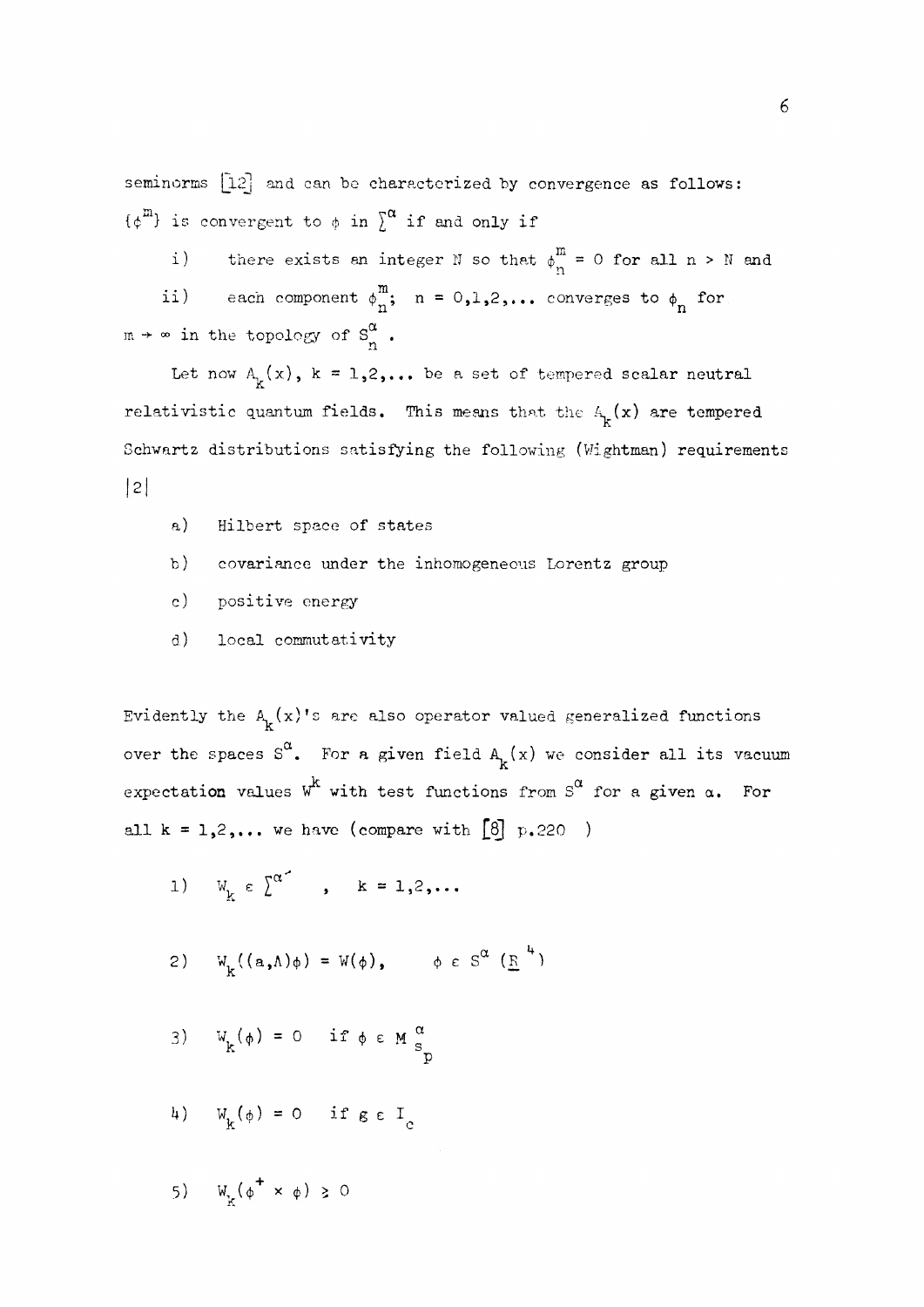10 1) <sup>L</sup> is the dual space of  $\sum$ , i.e. the space of all continuous linear functionals on  $\sum^{\alpha}$ .  $\sum^{\alpha}$  can be identified with the direct product of the spaces  $S_n^{\alpha} = S^{\alpha'}(\underline{R}^{4n})$  [12] but this fact will not be of special interest for us. We remark only that the space  $\int^{\alpha^*}$  is complete [12] (see also [8] p. 235). The condition 2) represents the covariance under the inhomogeneous Lorentz transforms  $(a, \Lambda)$ . In 3)  $M_{S_{n}}^{\infty}$  is defined as

P

$$
M_{\epsilon_p}^{\alpha} = {\phi; \phi \epsilon}^{\alpha}, D^{Y}(\epsilon_{\phi_n}) (\rho_1, ..., \rho_n) = 0 \text{ if}
$$
  

$$
P_n, P_{n-1} + P_n, ..., P_2 + ... + P_n \epsilon \bar{V}_+ \text{ and } P_1 + P_2 + ... + P_n = 0
$$
 (2)

where 
$$
D^{\gamma} = \frac{\partial |\gamma|}{\partial^{\gamma_1} p_1 \cdots \partial^{\gamma_n} p_n}
$$
,  $|\gamma| = \gamma_1 + \cdots + \gamma_n; \gamma_1, \cdots, \gamma_n = 0, 1, \cdots$ 

3 p .\* .a p ; V+ is the closed forward light cone **and** F stands for Fourier transform.

In 4) (which is the local commutativity) I<sub>c</sub> is defined as a In *k)* (which is the local commutativity) **I** is defined as a following base:  $\phi(x_1, \ldots, x_n)$  is an element of the base if f can be decomposed as the difference

$$
f(x_1 \dots x_{i-1} x_i \dots x_k, x_{k+1} \dots x_n) - f(x_1 \dots x_{i-1}, x_i \dots x_k, x_{k+1} \dots x_n)
$$
  
and  $f(x_1 \dots x_i \dots x_k \dots x_n) = 0$  if  $x_j - x_k$  is timelike for  $j \neq k$ ;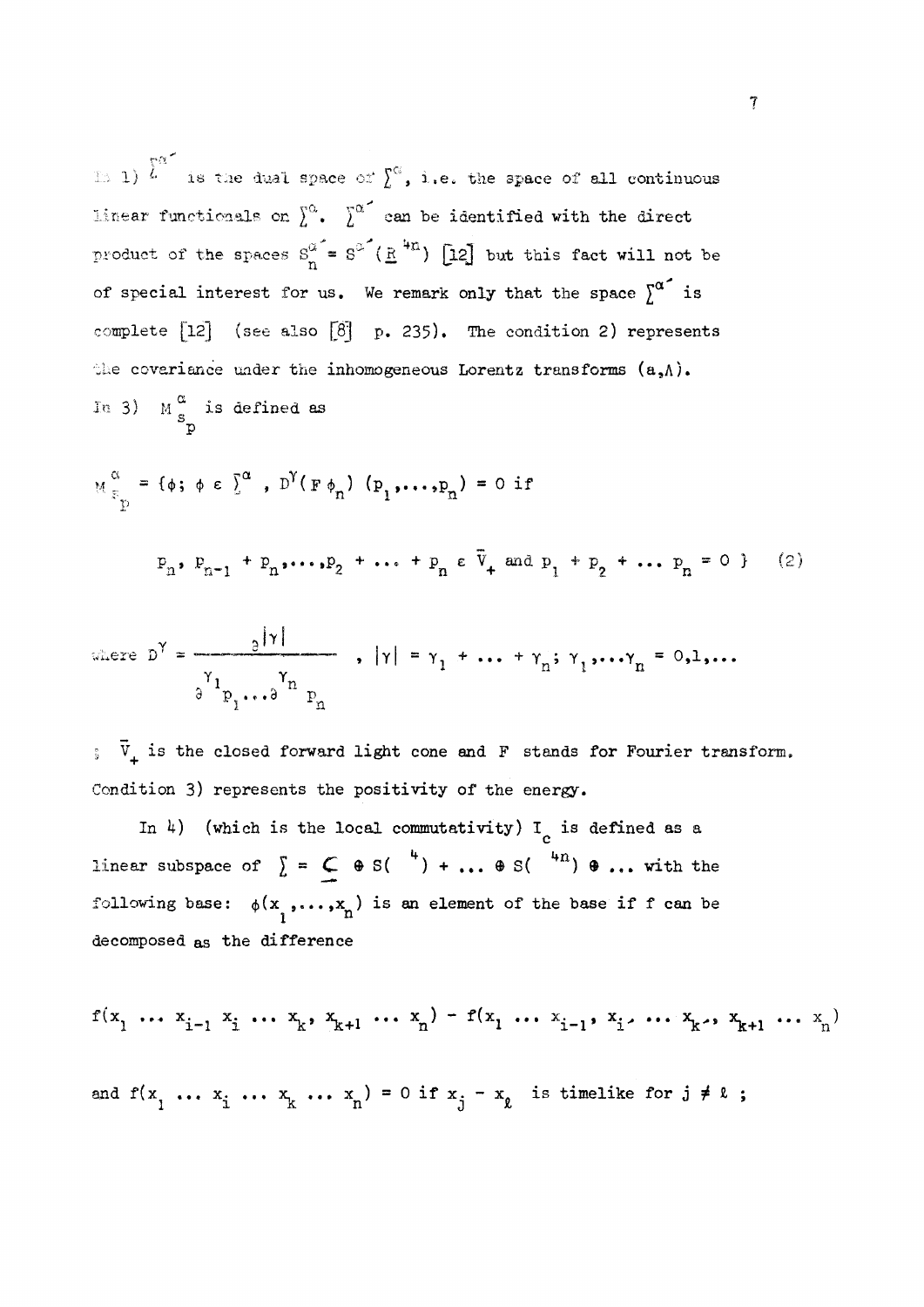$j_{\nu}$  = i, i + 1,...; (i'...k') is any permutation of (i ... k).

Finally, in 5) - which is the Hilbert space requirement,  $\phi^+$  is defined as

 $\phi^+ = (\bar{\phi}_0, \ldots, \bar{\phi}_n(\bar{x}_n, \ldots, \bar{x}_1), \ldots)$ 

where the bar means complex conjugation.

It is clear that  $\int_0^a$  becomes an algebra with involution if the following definition for the product is chosen

$$
\phi \times \psi = (\phi_0 \psi_0, \phi_0 \psi_1 + \phi_1 \psi_0, \dots, \sum_{i+k=n} \phi_i(x_1, \dots, x_i) \psi_k(x_{i+1}, \dots, x_n), \dots)
$$

One can study the algebraic structure of  $\mathbb{M}^{\omega}_{\mathfrak{a}}$  and  $I_{\mathfrak{a}}$  but we don't need to s c know this explicitly for the purposes of this paper, and we send the know this explicitly for the purposes of the purposes of this paper, and we send the purposes of this paper, and we send the purposes of this paper, and we send the purposes of the purposes of the purposes of the purposes

All the (tempered) fields  $A_{ij}(x)$  were taken as local and the local  $A$ l the (tempered) fields  $A$  (x) were taken as local and the local and the local and the local and the local and the local and the local and the local and the local and the local and the local and the local and the loca construction of the non local field  $A(x)$  from the given tempered local fields  $A_k(x)$ . Let the sequence  $W_k \in \int^{\alpha^*}$  be convergent in  $\int^{\alpha^*}$ . It is not difficult to prove (see for instance  $\lbrack \delta \rbrack$ ) that the limit W of the not difficult to prove (see for instance **[8j** ) that the limit W of the sequence {Wv} satisfies the conditions l) - **5)** with the possible exception of *h)%* Moreover, *k)* is satisfied if a > 1 but it cannot be satisfied

Certainly from W we can reconstruct the fields and for  $\alpha > 1$  we get a Wightman-Jaffe field. If  $\alpha < 1$  A(x) will continue to be a field in the Wightman-sense which we call a non-local field (for a discussion in the Wightman sense which we call a non-local field (for a discussion of a discussion of a discussion of a d<br>Consequence which we call a non-local field (for a discussion of a discussion of a discussion of a discussion of the case  $\alpha = 1$  see  $\lfloor 1.3 \rfloor$ .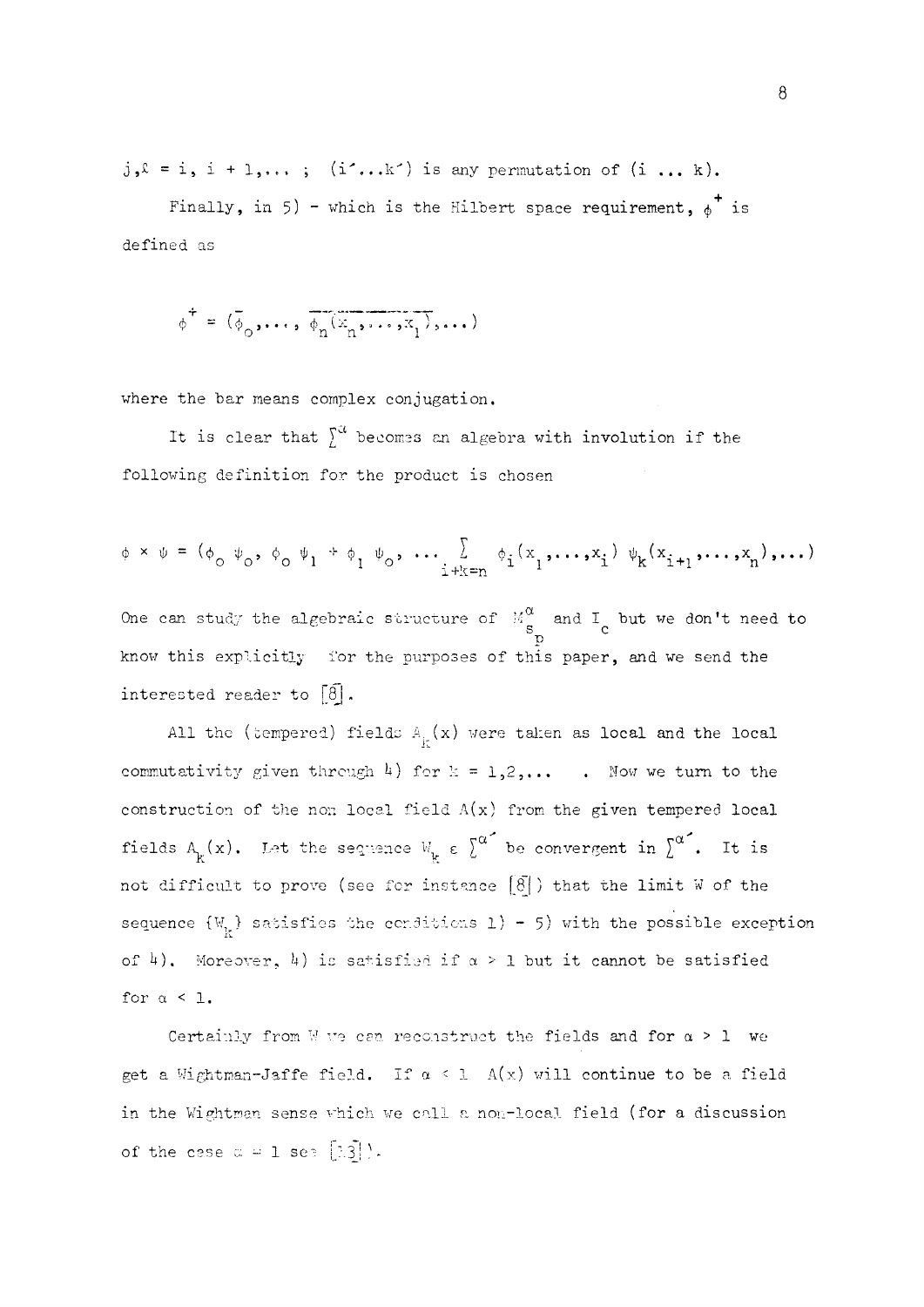The crucial point in this construction is that the local commutativity of the fields  $A_k(x)$ ,  $k = 1,2,...$ , induces in the limit  $k \rightarrow \infty$  a general local commutativity which we understand as a fast decrease of the commutator for  $A(x)$  in space-like directions (for only a partial discussion of the extended commutator in space like directions see *[ih]* . The result of *[ihj* doesn't apply to a massive field in which case the decrease of the commutator in space like directions is much stronger; a more complete discussion is given in **£15]**• Certainly the (small) acausal effects we have described here depend on a < **1** and tend to vanish in the limit  $a \rightarrow 1$  (for  $a > 1$  the commutor vanishes exactly for space time directions). The non-local fields constructed as above have many important properties as for instance PCT-invariance. scattering theory for such fields exist and was discussed in [4].

Before going into the discussion of the equivalence between a local and a non local field let us consider a little further the limit  $A_{k}$  + A which we required as the basis of constructing non local fields. The non-local field  $A(x)$  was recovered by the reconstruction theorem. which gives us also the Hilbert space H in which  $A(x)$  acts. The reconstruction theorem gives us unfortunately not too much information about  $\frac{\pi}{2}$ , which is constructed as the completion of a pre-Hilbert space in whose formation condition **5)** enters essentially. It is therefore difficult to compare the Hilbert spaces in which two non local (or a local and a non-local) fields constructed as above are acting. Because fields which have the same PCT operator are good candidates for S-equivalence and because we have not yet enough control on the reconstructed Hubert space, in looking for fields having the same PCT operator we will assume that all the fields  $A_{\mu}$ ,  $k = 1,2, ...$ 

**9**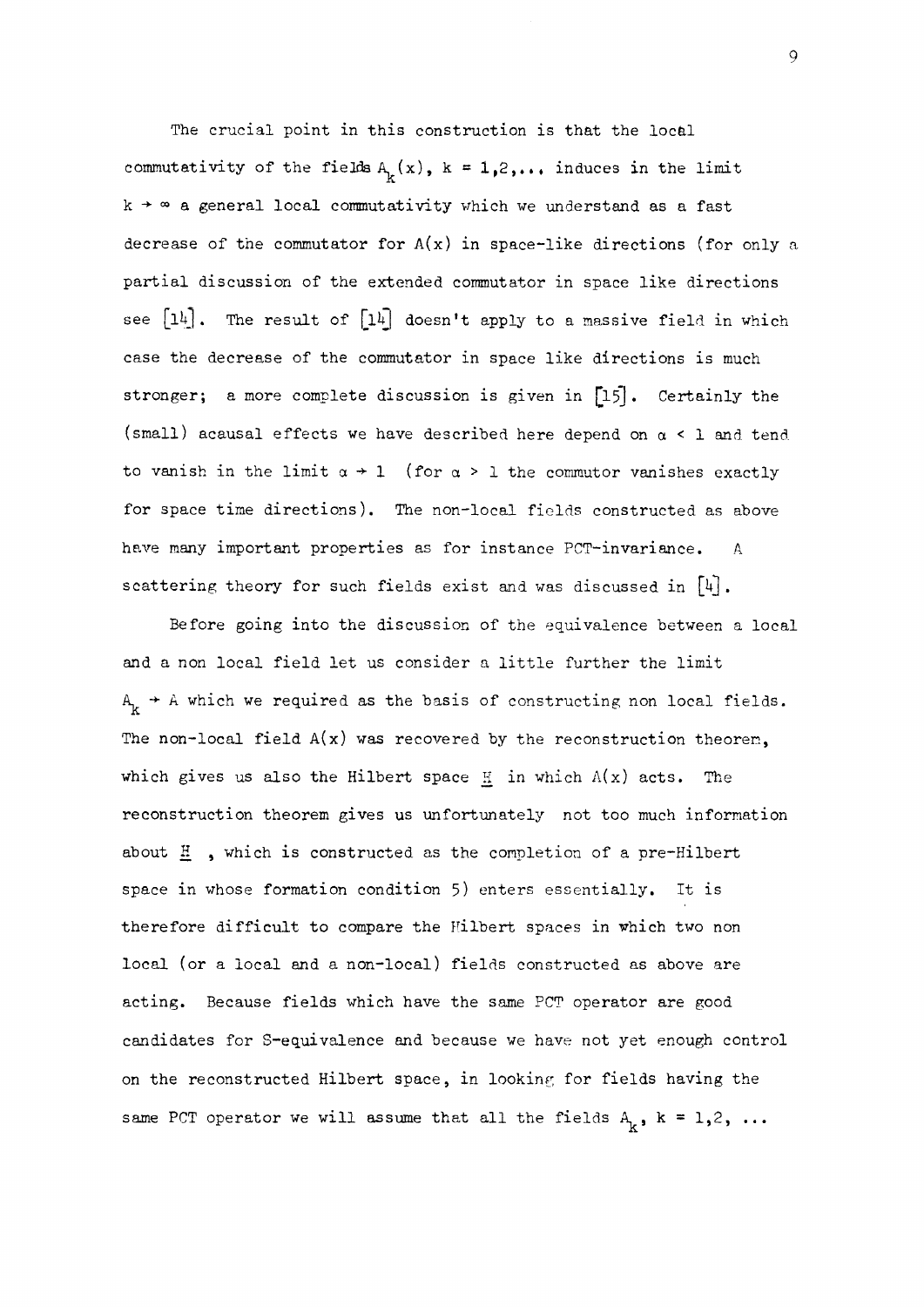and  $\Lambda$  are acting in the same Hilbert space (see examples in §6).

On the other hand it will be helpful for deriving certain results to consider also the following strong form of the limit  $A_{\nu} \rightarrow A$ :

Let  $A_k(x)$  k = 1,2,... be (tempered) local fields acting in the same Hilbert space H , having the same invariant domain of definition D and the same vacuum  $\Omega$  and let  $A(x)$  be a non-local fields constructed from  $f_k(x)$ . We assume that  $A(x)$  has D as invariant domain and  $\Omega$  as vacuum and moreover

$$
s = \lim_{k \to \infty} A_k(x_1) \dots A_k(x_n) \quad s = A(x_1) \dots A(x_n) \quad s \tag{3}
$$

where  $s$  - lim stands for the strong limit (i.e. the norm limit in  $\underline{H}$ ). More precisely (3) means that for all  $\phi_1, \ldots, \phi_n \in S^{\alpha}(\underline{R}^{4n})$  we have

$$
s = \lim_{k \to \infty} A_k(\phi_1(x_1)) \dots A_k(\phi_n(x_n)) \Omega
$$
  
=  $A(\phi_1(x_1)) \dots A(\phi_n(x_n)) \Omega$  (h)

The convergence in (3) (or  $(4)$ ) is stronger than the convergence of W<sub>K</sub> in the sense of  $\int_{0}^{\alpha^{2}}$ . Writing (3) in the form

$$
\mathbb{A}_{k}(x_{1}) \dots \mathbb{A}_{k}(x_{n})\Omega - \mathbb{A}(x_{1}) \dots \mathbb{A}(x_{n})\Omega \rightarrow \text{0 for}
$$

 $k \rightarrow \infty$ , we can write (3) in terms of vacuum expectation values of the fields  $A_k$ ,  $k = 1,2,...$  and A.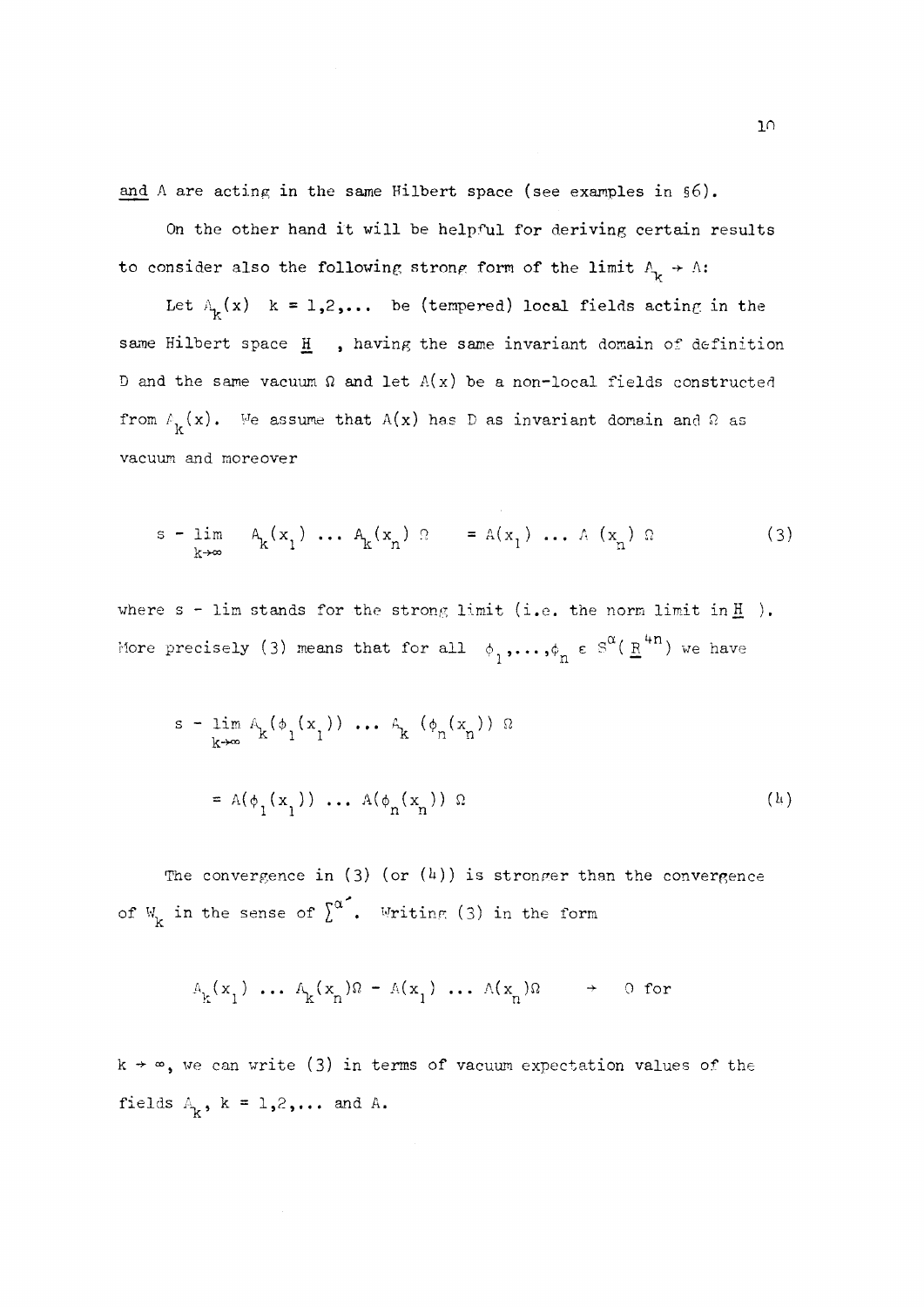#### 3. The PCT Operator

Let  $A(x)$  be a (tempered) local scalar neutral field satisfying the Wightman axioms a) - d) of  $\S2$ . Let D be the invariant dense domain in  $\mathbb{H}$  on which  $A(x)$  is defined. Let  $U(a, \Lambda)$  be the unitary representation of the inhomogeneous group  $P_1^{\uparrow}$  which corresponds to the field  $A(x)$ :

$$
U(a, \Lambda) \quad A(\phi) U^{-1}(a, \Lambda) = (\phi_{(a, \Lambda)})
$$
 (6)

where  $\phi \in S(\mathbb{R}^n)$  and  $\phi_{\ell_{\infty}(\Lambda)}(x) = \phi(\Lambda^{-1}(x - a))$ . We assume that the vacuum  $\Omega \in D$  for  $A(x)$  is a cyclic vector (the field  $A(x)$  is irreducible). The field  $A(x)$  determines the Borchers class of all fields relatively local (or weak relatively local) to  $A(x)$ , corresponding to the same unitary representation of  $U(a, \Lambda)$  of the inhomogeneous Lorentz group, the same invariant domain  $D$  (in the Hilbert space  $H$  ), the same vacuum and also the same PCT operator.

Let now  $A_k(x)$ ,  $k = 1,2,...$  be a sequence of fields in the Borchers class of  $A(x)$  (there are always infinitely many fields equivalent to a given field!). We assume that the sequence  $\{A^{\phantom{k}}_k(x)\}$  is convergent in the sense of (3) to a non-local field  $B(x)$  defined in the same domain D as  $A(x)$  and having the same vacuum  $\Omega$  as a cyclic vector. We have

Theorem 1 The non-local field  $B(x)$  has a PCT operator  $\theta_1$  and  $\theta_1 = \theta$  where  $\theta$  is the PCT operator for the local (tempered) field  $A(x)$ . Proof: The PCT theorem for  $A_k(x)$ , k = 1,2,... gives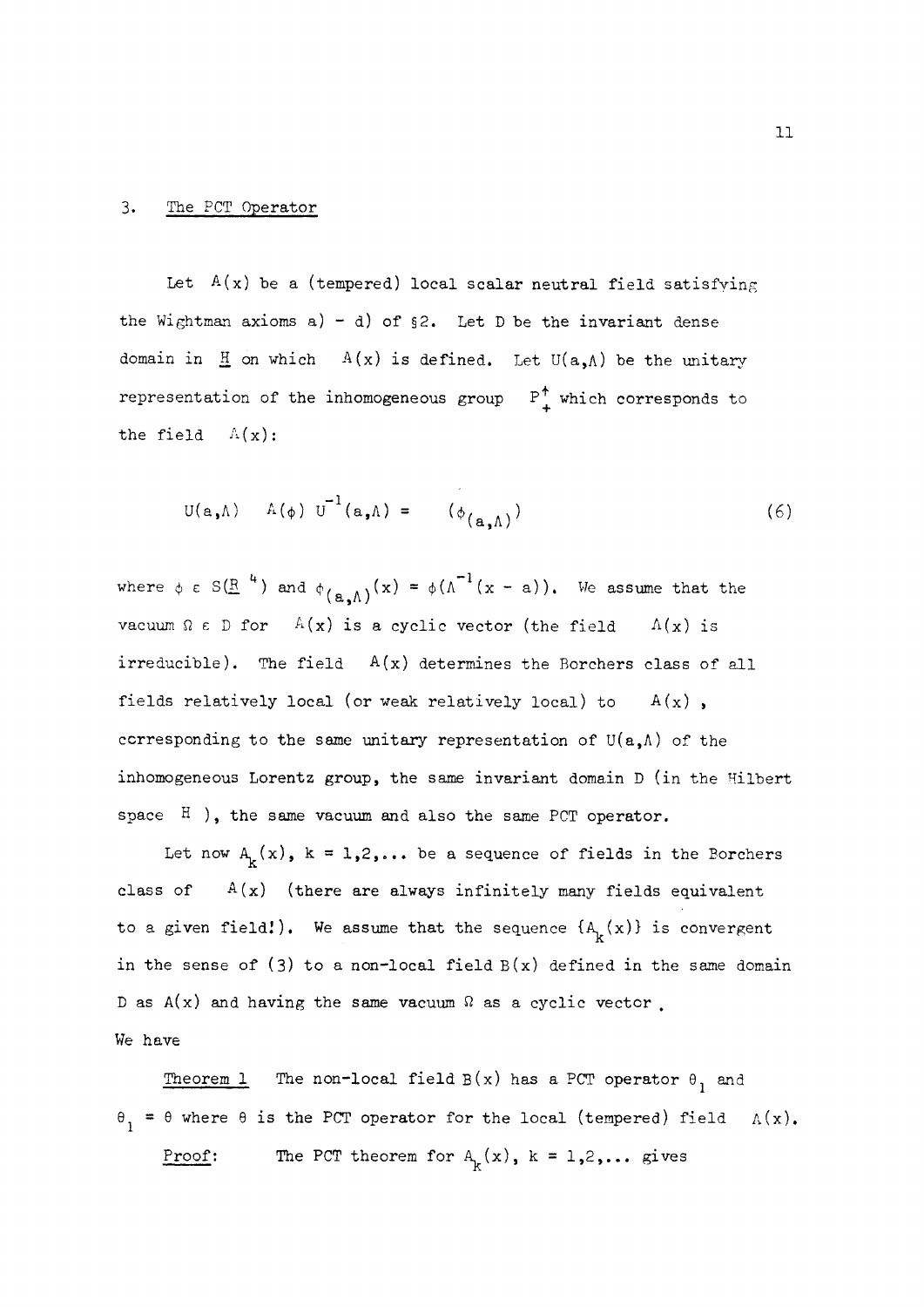$$
(\Omega, A_k(x_1) \dots A_k(x_n)\Omega) = (\Omega, A_k(-x_n) \dots A_k(-x_1)\Omega)
$$
 (7)

or

$$
(\Omega, A_{k}(\phi_{1}(x_{1})) \dots A_{k}(\phi_{n}(x_{n})\Omega) = (\Omega, A_{k}(\phi_{n}(-x_{n}) \dots A_{k}(\phi_{1}(-x_{1}))\Omega).
$$
\n(8)

Taking in (8)  $k \rightarrow \infty$  for  $\phi_1, \ldots, \phi_n$   $\epsilon$  S (<u>R</u> )  $\leftarrow$  S(<u>R</u> ) one gets

$$
(\Omega, B(\phi_1(x_1)) \dots B(\phi_n(x_n))\Omega) = (\Omega, B(\phi_n(-x_n) \dots B(\phi_1(-x_1))\Omega) \tag{9}
$$

i.e. the PCT theorem is valied for  $B(x)$  (a fact which was already proved in  $\left[\frac{1}{4}\right]$ .

Moreover (9) implies the existence of an antiunitary operator  $\theta_1$ (the PCT operator for  $B(x)$ ) such that

$$
\theta_{1} \quad B(\phi(x)) \quad \theta_{1}^{-1} = B(\bar{\phi}(-x)), \quad \theta_{1}\Omega = \Omega, \phi \in S^{\alpha}
$$
 (10)

(see for instance  $[2]$  p.143 ). We will write (10) as

$$
\theta_{1} B(x) \theta_{1}^{-1} = B(-x)
$$
 (11)

We have also

$$
\theta
$$
 A(x)  $\theta^{-1}$  = A(-x),  $\theta$  A<sub>k</sub>(x) $\theta^{-1}$  = A<sub>k</sub>(-x); k = 1,2,...,  $\theta \Omega$  =  $\Omega$  (12)

We can write now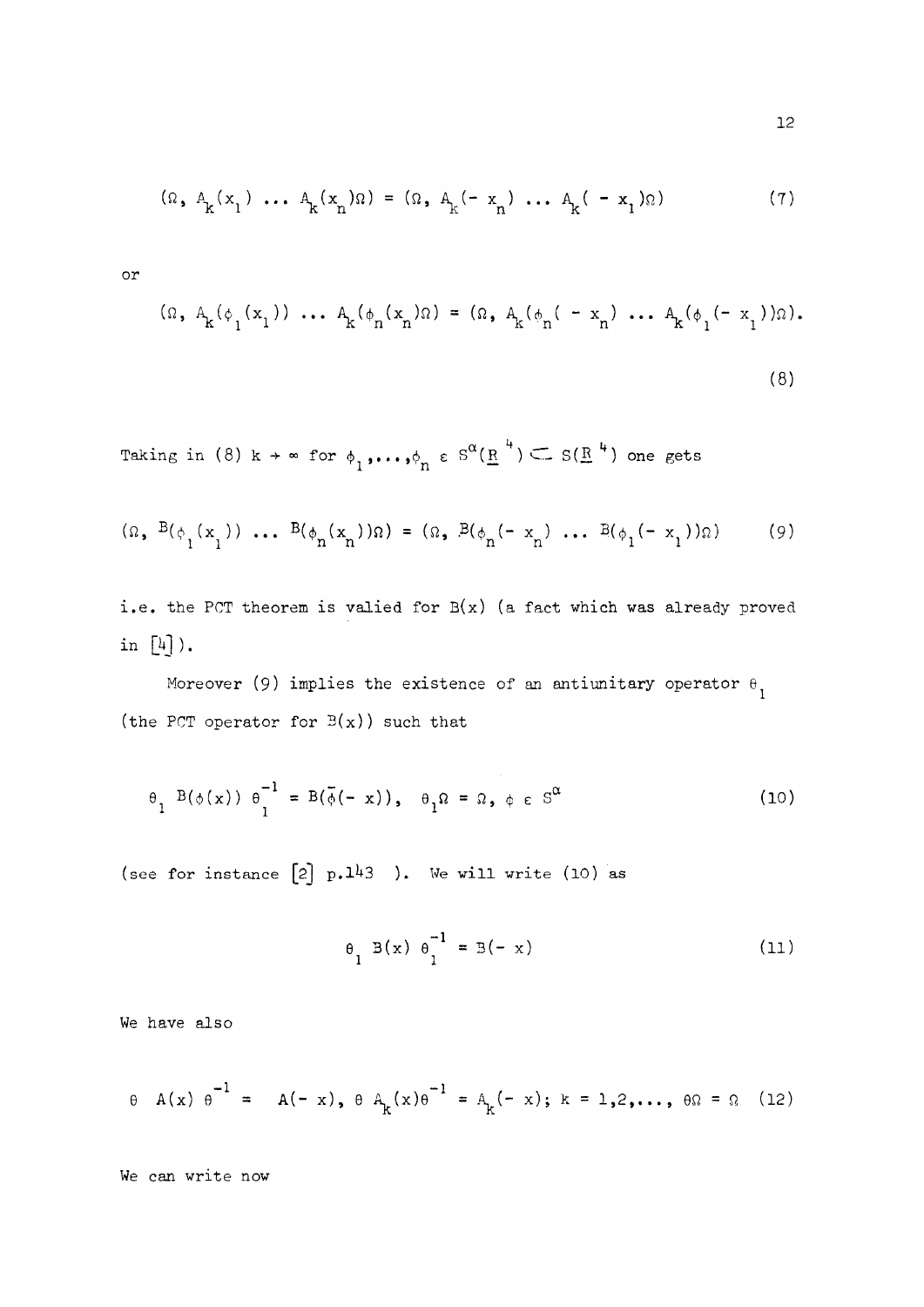$$
\theta A_{k}(x_{n}) \cdots A_{k}(x_{1})\Omega = \theta A_{k}(x_{n}) \theta^{-1} \theta A_{k}(x_{n-1})\theta^{-1} \theta \cdots \theta^{-1} \theta A_{k}(x_{1}) \times
$$
  

$$
\times \theta^{-1} \theta \Omega = A_{k}(-x_{n}) A_{k}(-x_{n-1}) \cdots A_{k}(-x_{1})\Omega
$$
 (13)

**and** 

$$
\theta_1 B(x_n) \dots B(x_1) \Omega = B(-x_n) \dots B(-x_1) \Omega
$$
 (14)

**i n** 1 **n** 1

$$
\theta B(x_n) \dots B(x_1) \Omega = B(-x_n) \dots B(-x_1) \Omega
$$
 (15)

The vector  $\phi = B(x_n) \dots B(x_1)$ ? runs over a dense set in <u>H</u> **n 1 — (B(x) has fi as cyclic vector) so that from (lU) and** (15) **follows** 6 = 9

 $A(x)$  is only weak local. The temperedness of  $A(x)$  can be weakened **A(x) is only weak local• The temperedness of A(x) can be weakened by requiring A(x) to be only strictly localizable in the sense of** 

The meaning of the theorem 1 is that we have associated to a given Borchers class also some non-local fields constructed as (strong) limits of local ones belonging to the given Borchers class. The (local) fields **of local ones belonging to the given Borchars class. The (local) fields**  the same Hilbert space, corresponds to the same unitary representation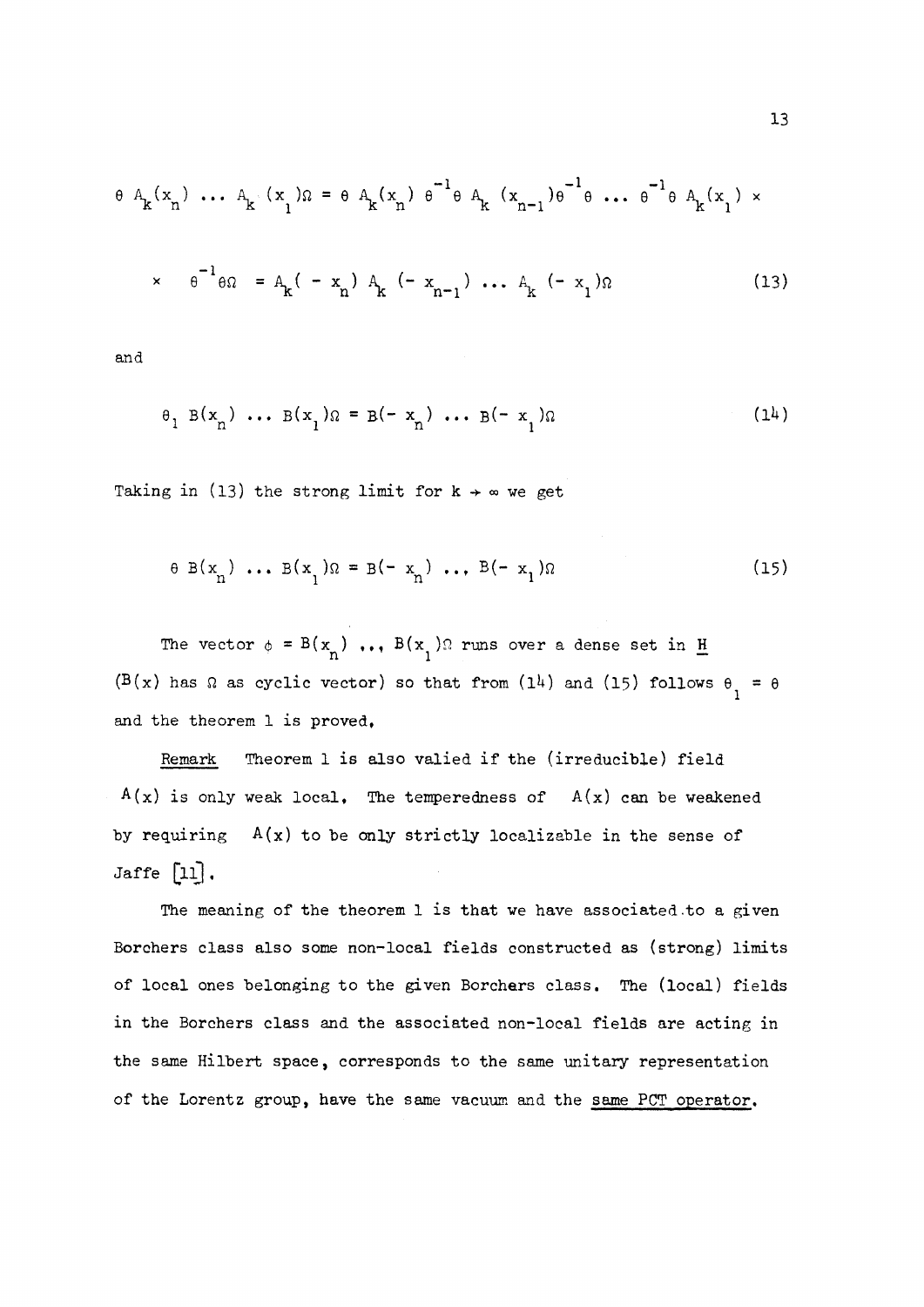#### **U. Asymptotic states and the S-matrix**

We consider now (tempered) local fields  $A_k$ ,  $k = 1,2,...$  which produce in the weak limit (i.e. the  $W_{\mathbf{k}}$ 's are convergent in the sense of  $\int_a^a$  ) a non local field  $A(x)$ . The first step in achieving a **scattering theory for our non local field A(x) is proving the cluster property. Let** 

$$
\underline{\Phi} \equiv \underline{\Phi} \quad (\underline{\mathbf{a}}) = \int d\underline{\mathbf{x}} \, \mathbf{w}^{\mathrm{T}} \, (\underline{\mathbf{x}} + \underline{\mathbf{a}}) \, \Phi(\underline{\mathbf{x}}) \quad , \qquad \Phi(\underline{\mathbf{x}}) \in \mathbb{S}^{\alpha}
$$

**an averaged translated truncated vacuum expectation value of A(x) (we use here the notation of Jost [l6| Chap. VI). . The cluster property is** 

$$
\lim_{d\to\infty} d^M \underline{\Phi} = 0 \quad ; \quad M = 0, 1, ... \tag{16}
$$

uniformly in <u>a</u> where  $d = max_i$   $|| a_i - a_j ||$ . Ruelle was able to **derive (16) from locality [l6]. For the non-local field A(x) we can write** 

$$
|d^M \underline{\Phi}| \leq |d^M (\underline{\Phi} - \underline{\Phi}^k)| + |d^M \underline{\Phi}^k|
$$
 (17)

**where** 

$$
\underline{\phi}^{k} \equiv \underline{\phi}^{k} (\underline{a}) = \int dx W^{k} (\underline{x} + \underline{a}) \phi (\underline{x}), \quad \phi \in S^{\alpha} \subset S
$$
 (18)

**and fromRuelle's theorem we get**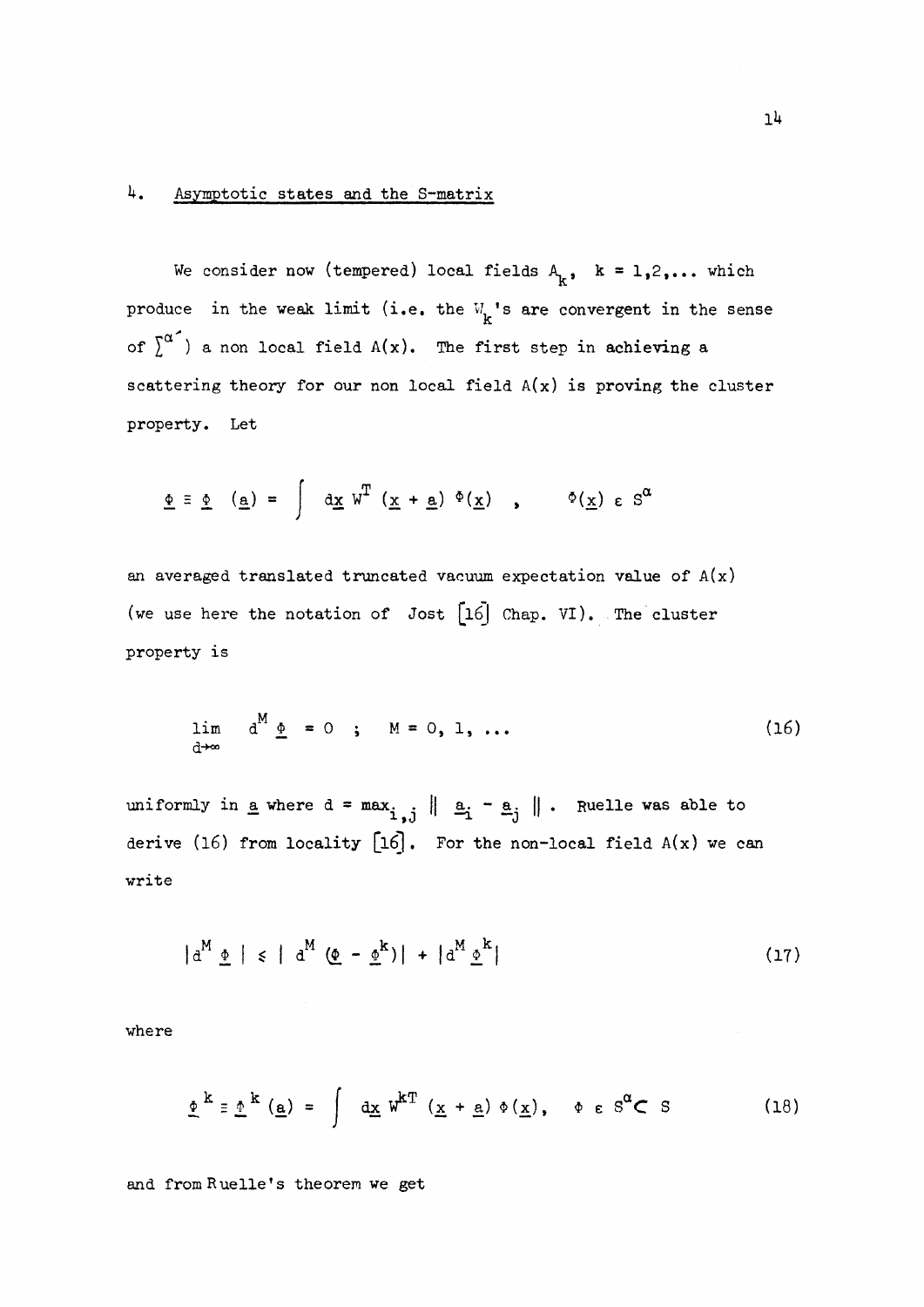$$
\lim_{\mathrm{d}\rightarrow\mathrm{o}}\ \mathrm{d}^M\underline{\Phi}_k=0\ ,\qquad k=1,2,\ldots
$$

In order to have (16) for the non-local field  $A(x)$  it is enough to require that the limit  $d^{M}$  ( $\underline{\Phi} - \underline{\Phi}^{k}$ )  $\rightarrow$  0 is achieved uniformly in <u>a</u> for  $k \rightarrow \infty$  and  $M = 0$ , 1, 2, ... but fixed. This condition is satisfied for instance if (uniformely in a)

$$
\lim_{k \to \infty} \frac{a^m}{m} |w^n(\underline{x} + \underline{a}) - w_k^n(\underline{x} + \underline{a})| = 0, \quad n = 0, 1, 2, ...
$$
\n(19)

where 
$$
\underline{a}^{m} = \prod_{\substack{1 \leq j \leq 3 \\ 0 \leq i \leq n}} (a_{j}^{j})^{m^{j}} i
$$
;  $\underline{a}(a_{0} a_{1},..., a_{n}), a_{i} (0, a_{i}^{1}, a_{i}^{2}, a_{i}^{3})$   
 $\underline{x} (x_{0}, x_{1},..., x_{n}), x_{i} (x_{i}^{0}, x_{i}^{1}, x_{i}^{2}, x_{i}^{3})$ 

The condition (19) was imposed in [4] in order to assure the existence **of the cluster property. Once having the cluster property the Haag-Buelle scattering theory can be now derived following Steinmann [7] • We are able to give another proof of the asymptotic condition for quantum fields considered as operator valued distributions on z (the functions in z are Fourier transforms of functions in P ) based on the existence of the cluster property. This proof works exactly also for our spaces S<sup>a</sup> <sup>5</sup> a < 1. The condition (19) looks rather technical A discussion of the content of (19) will be given in §7 of this work.** 

In the rest of  $$^{\text{4}}$  we will show that the asymptotic condition for **a non-local field follows also from the assumption that the limit**   $A_{\rm k}$   $\rightarrow$  A is achieved in the strong sense described in §2 in the same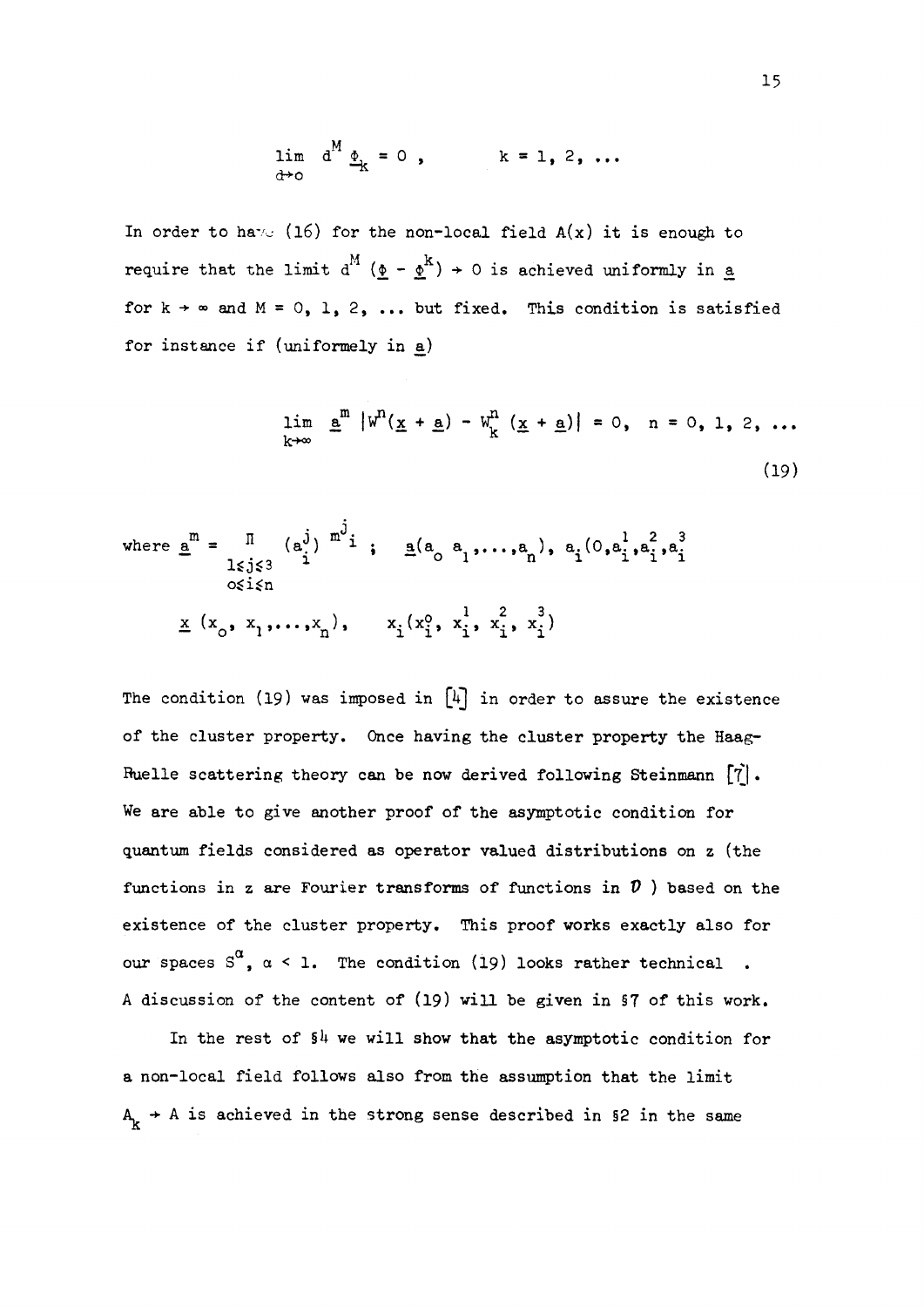**Hilbert space denoted by H • Exactly this result will be used in** §5 **in order to prove an equivalence theorem (between local and some non-localizable fields).** 

Let  $A_k$  be (tempered) local fields satisfying the requirements described in  $[16]$  Chap. 4. In particular apart from the usual **(Wightman) requirements we admit that the spectrum of the energy**momentum operator  $\underline{P}_k$  corresponding to  $A_k(x)$ ;  $k = 1,2,...$  coincides **with the corresponding spectrum for the free field of mass p. The**  representation  $U^{\dagger}$  (a,A) which is the restriction of  $U(a, A)$  to the Hilbert space  $\mathbf{H}_1$  corresponding to the one particle hyperboloid **is assumed to be irreducible with spin zero (it corresponds to**  the mass  $\mu$ ). Let  $\underline{P}_1$  the projection on  $\underline{H}_1$ ; we assume

$$
(\Omega, A_k(x)) \quad \underline{P}_1 \quad A_k(y)\Omega = i\Delta_+ \quad (\mu^2; x - y) \tag{21}
$$

Let  $h(\lambda)$  be the well known cut-off function (in momentum space) **in the Haag-Ruelle theory.** 

**We consider the fields** 

$$
\widetilde{B}_{k}(p) = \widetilde{A}_{k}(p) h(p^{2}), \qquad k = 1, 2, ... \qquad (22)
$$

**so that we have** 

$$
B_k(\phi)\Omega \in \underline{H}_1 \text{ for } \phi \in S(\underline{R}^4)
$$

**and** 

$$
(\Omega, B_k(x) B_k(y)\Omega) = i \Delta_+ (u^2; x - y)
$$
 (23)

**for all k = 1,2, .. .**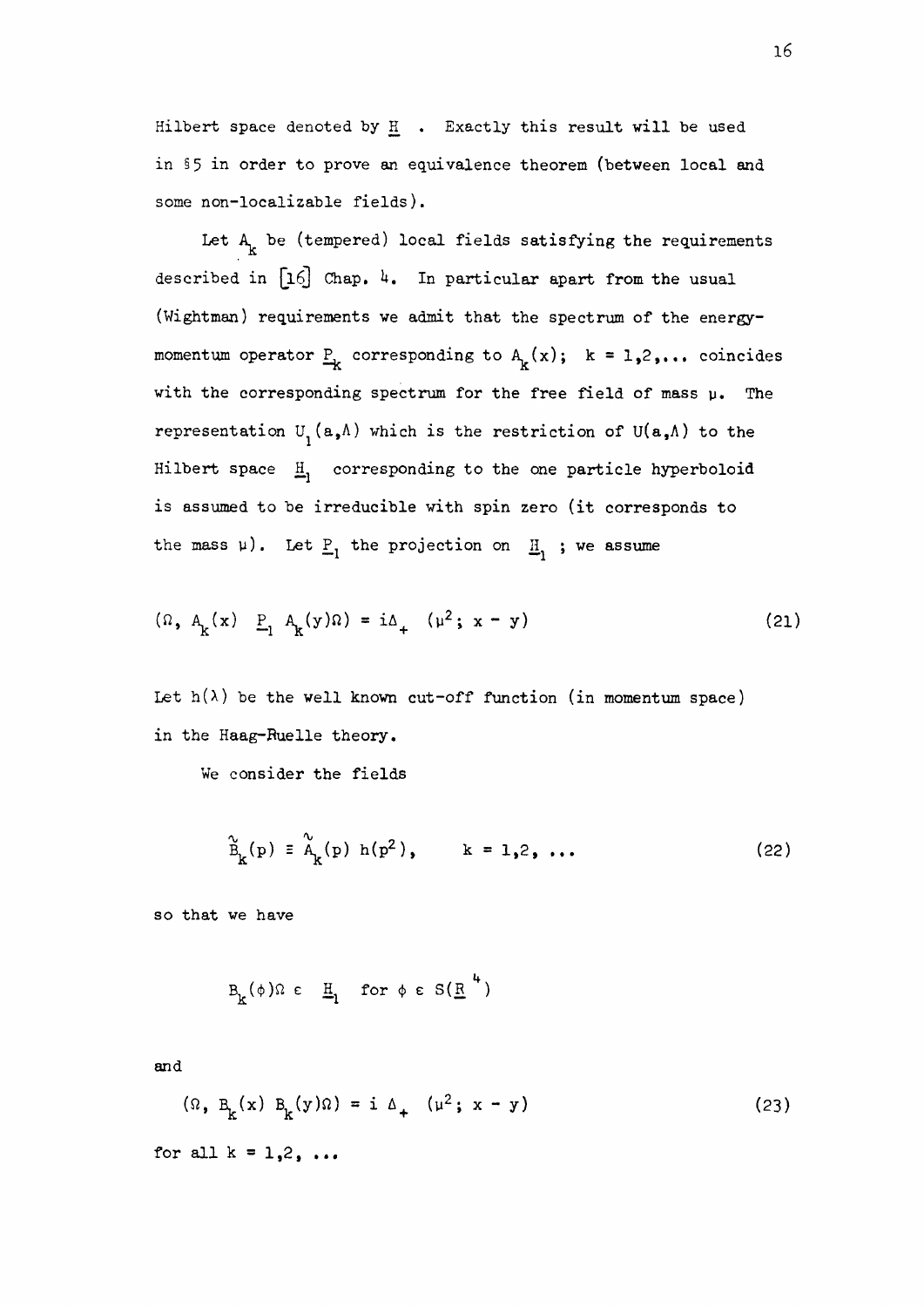From (3) we get

$$
s - \lim_{k \to \infty} B_k(x_1) \dots B_k(x_n) \Omega = B(x_1) \dots B(x_n) \Omega
$$
 (24)

and

$$
(\Omega, B(x) B(y)\Omega) = i \Delta_+ (u^2, x - y) . \qquad (25)
$$

Let  $\phi \in S(\mathbb{R}^3)$ ; we construct the operators  $[4]$ 

$$
B_{k\phi}(t) = \int B_k(t,\vec{r}) \phi(\vec{r}) d\vec{r}
$$
 (26)

where  $r = r(x^1, x^2, x^3)$ .

From  $\left[\begin{smallmatrix} 16 \end{smallmatrix}\right]$  Chap. VI, lemma 6 we know that  $B_{k\phi}(t)$  are defined on the common domain D,  $B_{k\phi}^{\dagger}(t)\Phi$ ,  $\phi \in D$  are vectors in D which are  $C^{8}$  in t and continuous in  $\phi$ .

The proof of lemma **6** Chap VI **[l6]** can be applied in order to prove the same properties for the operator

$$
B_{\phi}(t) = \int B(t, \bar{r}) \phi(\bar{r}) d\bar{r}
$$
 (27)

with  $\phi \in S^{\bullet}(\underline{R}^{\circ}) = S(\underline{R}^{\circ}).$ 

Let now  $f_m$ ,  $m = 0$ ,  $1,...,n$ , be  $n + 1$  smooth solutions of the m Klein-Gordon equation

$$
f_m(x) = \frac{1}{(2\pi)} \int \theta(p^0) \delta(p^2 - \mu^2) \left[ e^{-ipx} g_+^m(\bar{p}) + e^{ipx} g_-^m(\bar{p}) \right] \times
$$
  

$$
\times d^4p
$$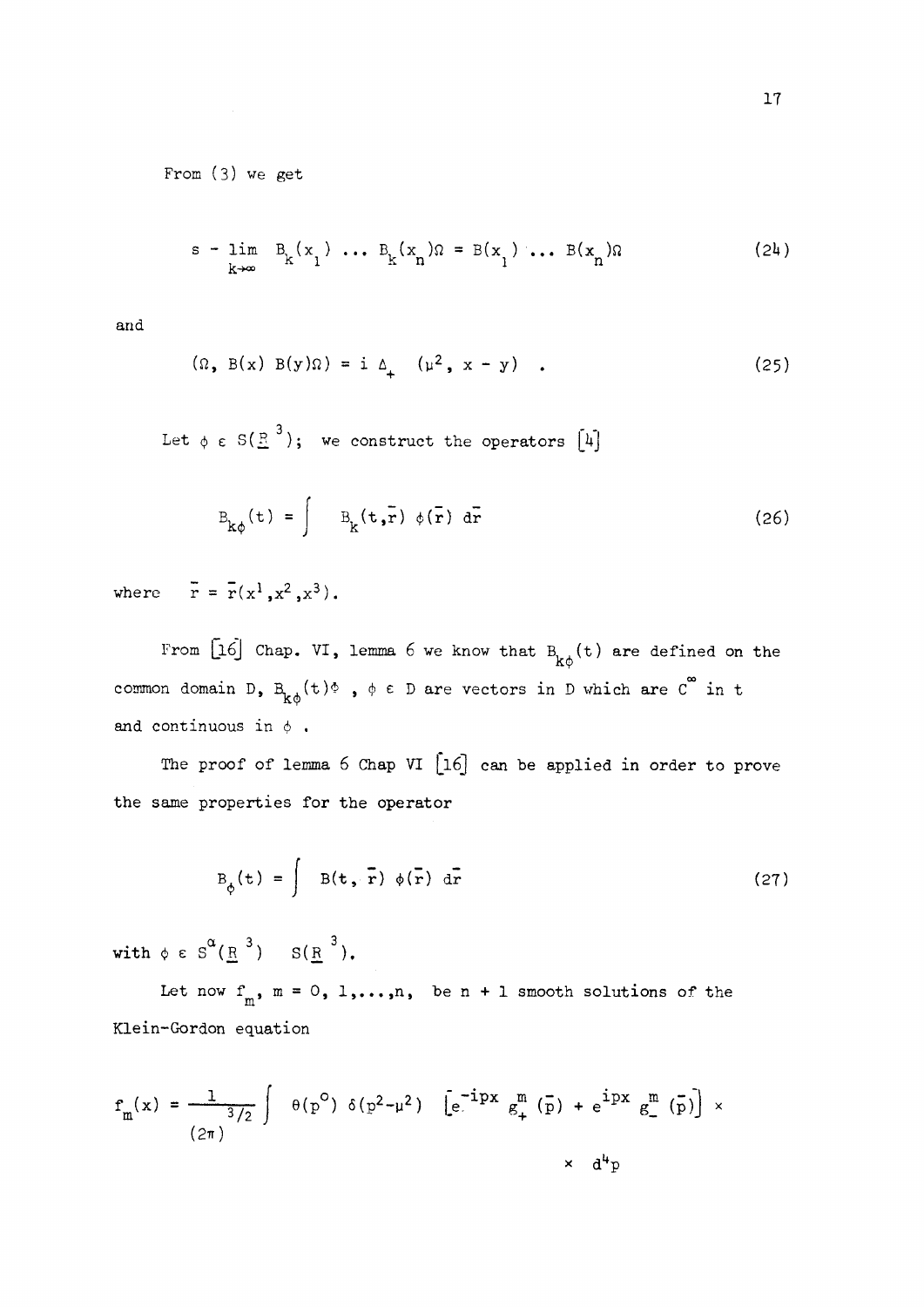with  $g_{\pm}^{m}$  (p)  $\epsilon$  S<sub> $\alpha$ </sub> ( $\pm$ <sup>3</sup>)  $\subset$   $\mathcal{P}(\pm^{3})$ ; m = 0,1,2,...,n. We will have certainly

$$
f_m(0,\bar{x}) \in S^{\alpha}(\bar{R}^3), \quad \frac{\partial f_m}{\partial x^0} (0,\bar{x}) \in S^{\alpha}(\bar{R}^3)
$$
 (28)

From **(26), (27)** and **(28)** follows that the operators

$$
B_{kf_m} (t) = i \int_{x^0 = t} \overline{f}_m \overline{\partial}_{0} B_k d\overline{r}, B_{f_m} (t) = i \int_{x^0 = t} \overline{f} \overline{\partial}_{0} B d\overline{r}
$$

are defined on D and can be applied successively on the vacuum.

We construct now

$$
\Phi_{k}(t) = E_{kf_{0}}(t) B_{kf_{1}}(t) \dots B_{kf_{n}}(t) \Omega, \quad k = 1, 2, \dots
$$
 (29)

and

$$
\Phi(t) = B_{f_0}(t) B_{f_1}(t) \dots B_{f_n}(t) \tag{30}
$$

From the Haag-Ruelle theory follows (as a consequence of locality) that the strong limits of  $\Phi_k(t)$  for  $t \rightarrow -\infty$  exist

$$
s - \lim_{t \to \infty} \phi_k(t) = \phi_k, \quad k = 1, 2, \dots
$$
 (31)

in<br>out  $\phi_k$  are the asymptotic states for the fields  $A_k(x)$ , k = 1,2, ...

We have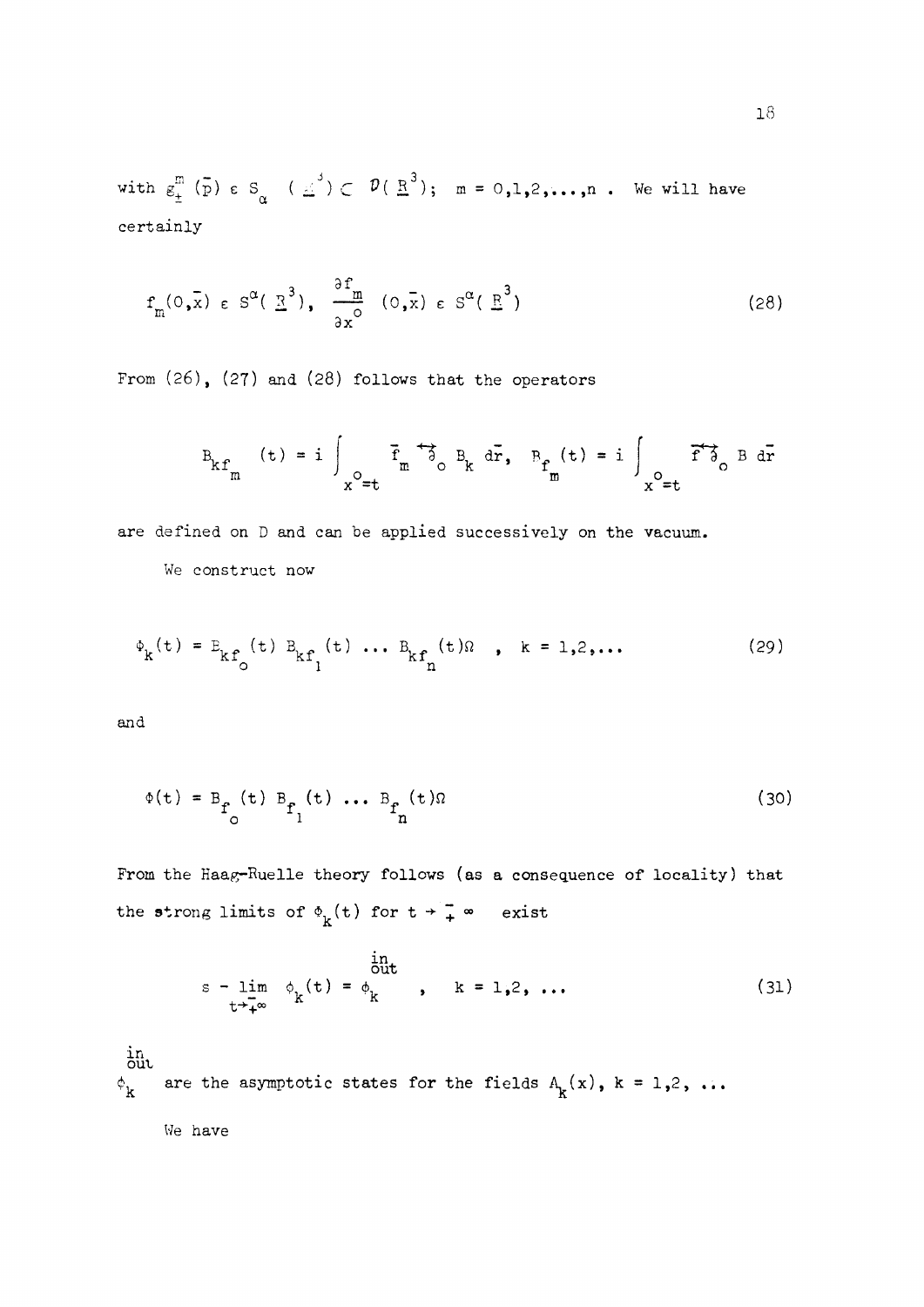Theorem 2 The vectors

$$
\Phi(t) = B_{\mathbf{f}_0}(t) B_{\mathbf{f}_1}(t) \dots B_{\mathbf{f}_n}(t) \Omega
$$

have strong limits for  $t + \frac{1}{t} \infty$  :

$$
\begin{array}{cc}\n\text{in} \\
\text{s - lim} & B_f(t) B_f(t) \dots B_f(t) = \phi^{out}(f_0, f_1, \dots, f_n)\n\end{array} \tag{32}
$$

These limits are independent, with respect to  $L^{\uparrow}_{+}$ , of the special coordinate system in which the various entities have been defined.  $C_1$  coordinate system in which the various entities  $\mathcal{L}_1$  and  $\mathcal{L}_2$  is the various entities have been defined.

$$
\|\phi(t_2) - \phi(t_1)\| \le \|\phi(t_2) - \phi_k(t_2)\| + \|\phi_k(t_2) - \phi_k(t_1)\| + \|\phi(t_1) - \phi_k(t_1)\|
$$
\n(33)

**We have for each k (see (31))** 

$$
\|\phi_{k}(t_{2}) - \phi_{k}(t_{1})\| \to 0 \quad \text{for } |t_{1}|, |t_{2}| \to \infty
$$

**It remains to prove that** 

$$
\lim_{k \to \infty} \|\phi(t) - \phi_k(t)\| = 0 \tag{34}
$$

and this limit takes place uniformly in t.

We have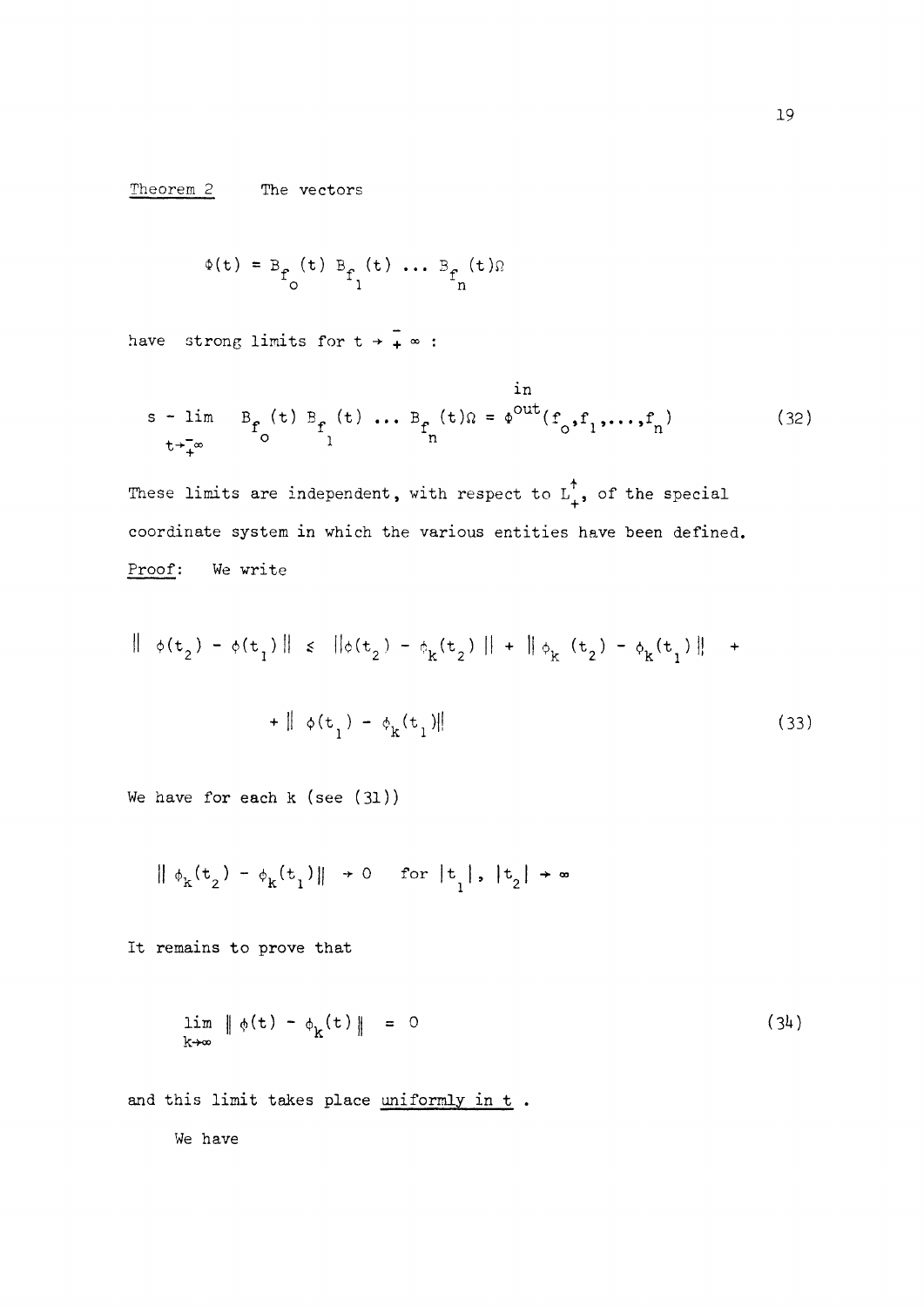$$
\epsilon(t) - \phi_{k}(t) = \int_{x_{0}^{0} = t} \bar{f}_{0}(x_{0}^{0}, \bar{r}_{0}) \bar{a}_{00} \pi(x_{0}^{0}, \bar{r}_{0}) d\bar{r}_{0} \dots x
$$
  
\n
$$
\times \int_{x_{0}^{0} = t} \bar{f}_{n}(x_{0}^{0}, \bar{r}_{n}) \frac{1}{\phi_{0n}} B(x_{n}^{0}, \bar{r}_{n}) d\bar{r}_{n} \pi - \int_{x_{0}^{0} = t} \bar{f}_{0}(x_{0}^{0}, \bar{r}_{0}) \frac{1}{\phi_{00}} \frac{1}{2}(x_{0}^{0}, \bar{r}_{0}) \dots x
$$
  
\n
$$
\times \int_{x_{0}^{0} = t} \bar{f}_{n}(x_{0}^{0}, \bar{r}_{n}) \frac{1}{\phi_{0n}} B(x_{0}^{0}, \bar{r}_{n}) d\bar{r}_{n} \pi
$$
  
\n
$$
= \int_{x_{0}^{0} = t} \dots \int_{x_{0}^{0} = t} \{(\bar{f}_{0}(x_{0}^{0}, \bar{r}_{0}) \bar{a}_{00} B(x_{0}^{0}, \bar{r}_{0})) \dots (\bar{f}_{n}(x_{n}^{0}, \bar{r}_{n}) \bar{a}_{00} B(x_{n}^{0}, \bar{r}_{n})) \pi
$$
  
\n
$$
= (\bar{f}_{0}(x_{0}^{0}, \bar{r}_{0}) \bar{a}_{00} B_{k}(x_{0}^{0}, \bar{r}_{0})) \dots (\epsilon_{n}(x_{n}^{0}, \bar{r}_{n}) \bar{a}_{0n} B_{k}(x_{n}^{0}, \bar{r}_{n}) \pi) d\bar{r}_{0} \dots dx_{n}
$$
  
\n
$$
= \frac{1}{\pi_{0}} \{(\bar{f}_{0}(x_{0}^{0}, \bar{r}_{0})) \frac{1}{\pi_{0}} \pi_{0}(x_{0}^{0}, \bar{r}_{0}) \dots (\epsilon_{n}(x_{n}^{0}, \bar{r}_{n}) \frac{1}{\sigma_{0n}} B_{k}(x_{n}^{0}, \bar{r}_{n}) \pi) d\bar{r}_{0} \dots dx_{n}
$$
  
\n
$$
= (\bar{f}_{0}(x_{0}^{0}, \bar{r}_{0})) \frac{1}{\pi_{0
$$

20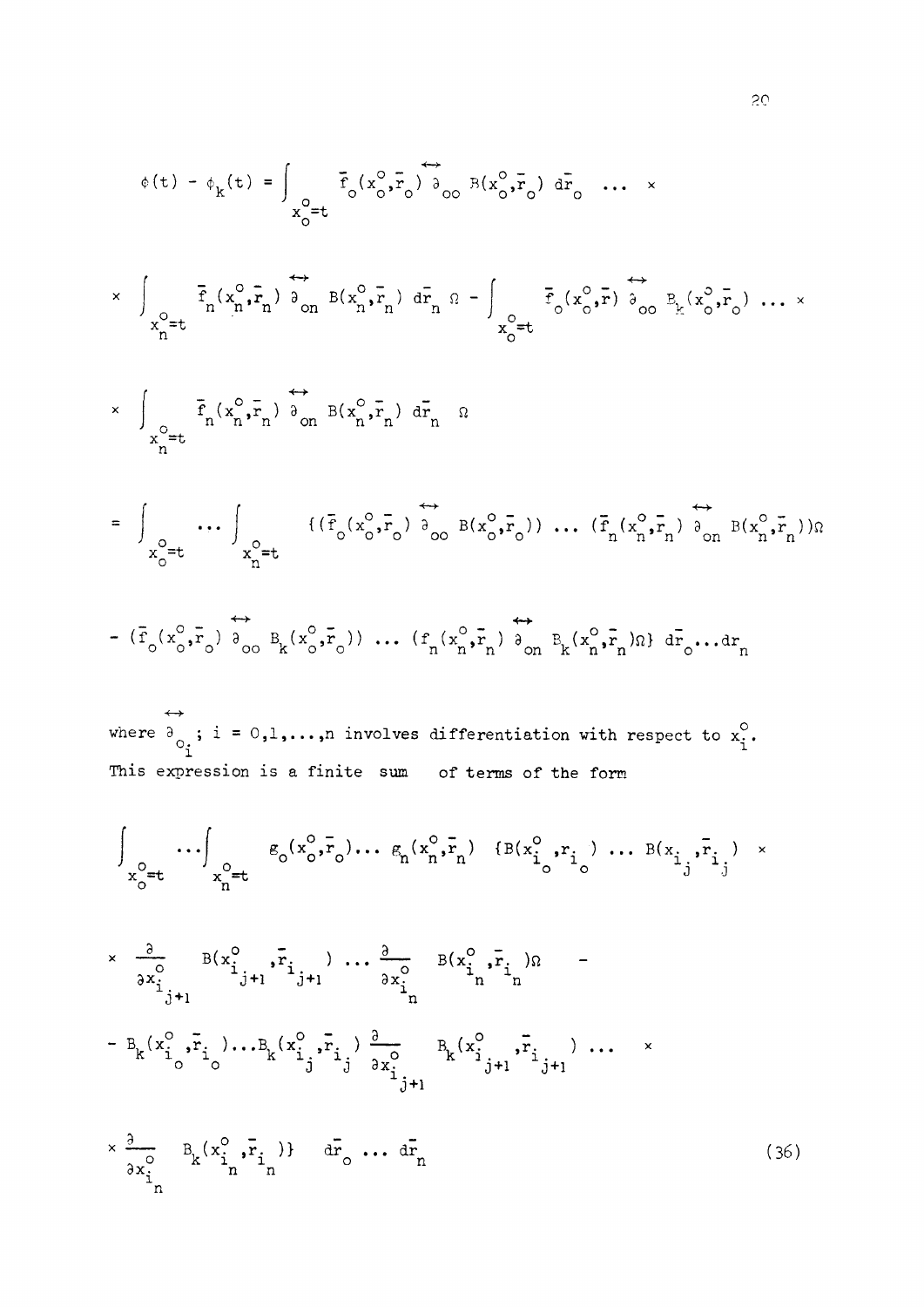where  $(i_0, \ldots, i_n)$  is a permutation of  $(0,1,\ldots,n)$  and  $0 \le j \le n$  and  $E_{\ell}$   $(x_{\ell}^{\circ}, r_{\ell})$ ;  $\ell = 0,1,...,n$  is equal to  $f_{\ell}(x_{\ell}^{\circ}, r_{\ell})$  or to  $\frac{\partial}{\partial x_{\ell}^{\circ}} f_{\ell}(x_{\ell}^{\circ}, r_{\ell}).$ We go over to momentum space in (39) and get that  $|| \phi(t) - \phi_k(t)||$ is smaller than a sum of terms of the form

$$
\int d^{4}p_{o} \cdots \int d^{4}p_{n} \mid \mid \hat{A}(p_{i}^{(n)}) h(p_{i}^{(n)}) \cdots \hat{A}(p_{i}^{(n)}) h(p_{i}^{(n)}) p_{i}^{(n)} p_{i}^{(n)} p_{i}^{(n)}
$$
\n
$$
\times h(p_{i}^{2} \cdots) \cdots p_{i}^{o} \hat{A}(p_{i}^{(n)}) h^{2}(p_{i}^{(n)}) q - \frac{\hat{A}}{h}(p_{i}^{(n)}) h(p_{i}^{(n)}) p_{i}^{(n)} p_{i}^{(n)}
$$
\n
$$
- \hat{A}_{k}(p_{i}^{(n)}) h(p_{i}^{(n)}) \cdots \hat{A}_{k}(p_{i}^{(n)}) h(p_{i}^{(n)}) p_{i}^{(n)} p_{i}^{(n)} p_{i}^{(n)}
$$
\n
$$
\times h(p_{i}^{2} \cdots) \cdots p_{i}^{o} \hat{A}_{k}(p_{i}^{(n)}) h^{2}(p_{i}^{(n)}) q \times p_{i}^{(n)} p_{i}^{(n)}
$$
\n
$$
\times h(p_{i}^{2} \cdots) \cdots p_{i}^{o} \hat{A}_{k}(p_{i}^{(n)}) h^{2}(p_{i}^{(n)}) q \times p_{i}^{(n)} p_{i}^{(n)}
$$
\n
$$
(37)
$$

where  $\chi(\bar{p}_s, \ldots, \bar{p}_r)$  is a function in  $S = (\underline{R}^{-3(n+1)})$  (see 28).  $\sigma$ <sup>o</sup>  $\mu$ ,  $\mu$  a  $\alpha$  + uncerton in  $\alpha$ In deriving (37) we have inserted in (36) a  $\delta$ -function  $\delta(x_{\ell}^{\circ} - t)$ 

 $\ell = 0,1,...,n$  with the corresponding integration on  $x_{\ell}^{\circ}$ .

We remark that **(37)** is independent of time.

Taking (3) into account we get that (3<sup>4</sup>) is achieved for  $k \rightarrow \infty$ uniformly in t.

The second part of the theorem **2** follows also from this uniformity in t. Indeed let  $\Lambda \in L^{\uparrow}_{+}$ ,  $f^{\Lambda}_{\ell,\Lambda}(x) = f^{\Lambda}_{\ell}(\Lambda^{-1}x)$ ,  $\ell = 0,1,...,n$ ,  $B^{A}(x) = B(\Lambda^{-1} | x)$ ,  $B^{A}_{k}(x) = B_{k}(\Lambda^{-1} | x)$  and

$$
B_{f\ell}^{\Lambda} (x) = i \int_{x^{\circ}=t} \vec{f}_{\ell,\Lambda} \stackrel{\leftrightarrow}{\circ} B^{\Lambda} d\vec{r}
$$
  

$$
B_{k,\text{f}\ell}^{\Lambda}(x) = i \int_{x^{\circ}=t} \vec{f}_{\ell,\Lambda} \stackrel{\leftrightarrow}{\circ} B_{k}^{\Lambda} d\vec{r}
$$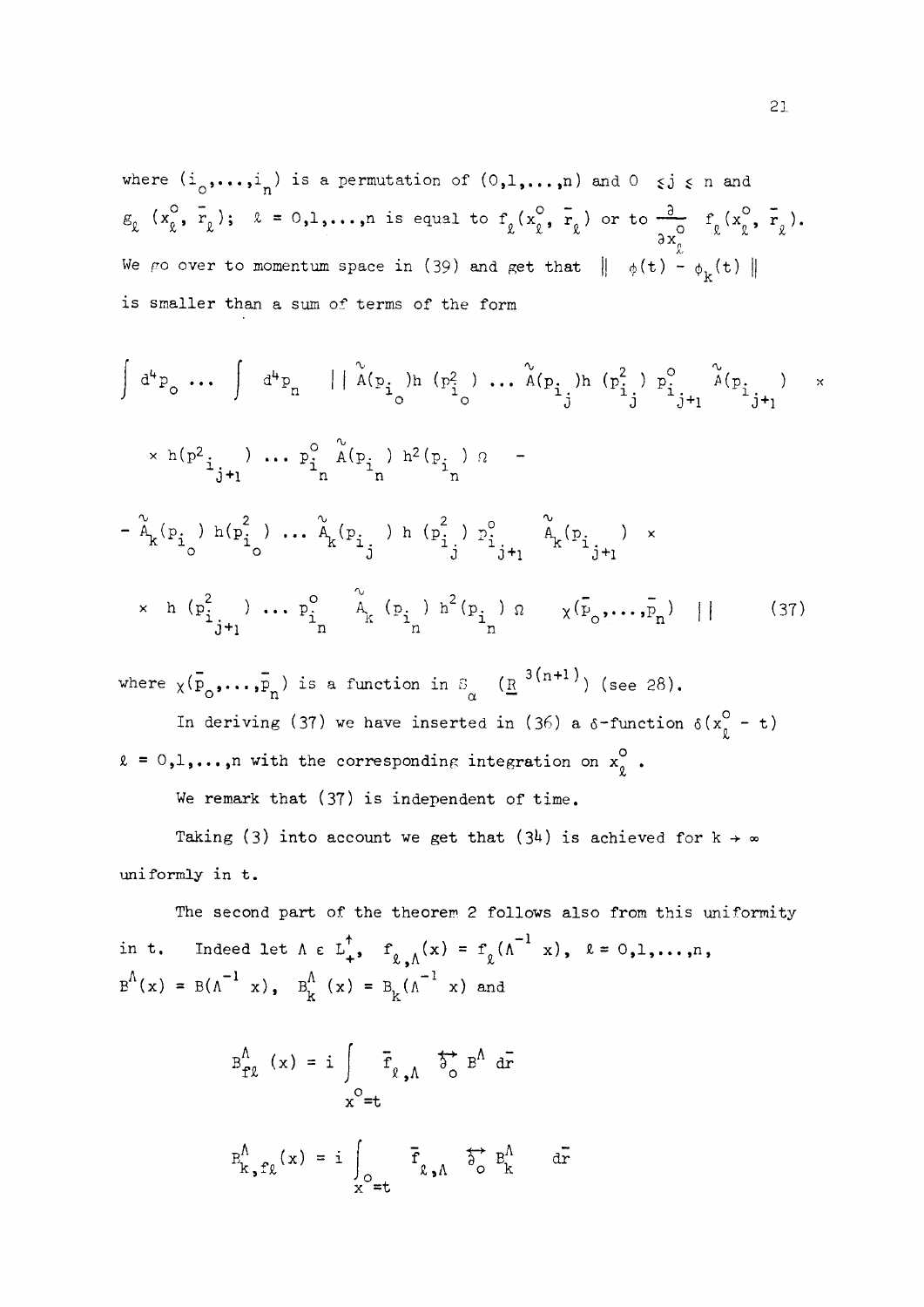$$
\Phi_{\Lambda}(\mathbf{t}) = \mathbf{B}_{\mathbf{f}_{\mathbf{O}}}^{\Lambda}(\mathbf{t}) \cdots \mathbf{B}_{\mathbf{f}_{\mathbf{n}}}^{\Lambda}(\mathbf{t}) \mathbf{\Omega}
$$
 (38)

$$
\Phi_{k,\Lambda}(t) = B_{k,\Gamma_0}^{\Lambda}(t) \cdots B_{k,\Gamma_n}^{\Lambda}(t) \Omega
$$
 (39)

We have to prove that for  $t \to \tilde{+} \infty$ ,  $\|\phi_{\Lambda}(t) - \phi(t) \| \to 0$ . We write

$$
\|\phi_{\Lambda}(t) - \phi(t)\| \leq \|\phi_{\Lambda}(t) - \phi_{k,\Lambda}(t)\| + \|\phi_{k,\Lambda}(t) - \phi_{k}(t)\| +
$$

**+**  $\| \phi_k(t) - \phi(t) \|$  (40)

The first and the third term on the righthand side of (40) can be made smaller than  $\varepsilon /_{3}$  (for  $\varepsilon > 0$  given) independently of t. Now we have only to take |t| large enough in order that  $||\phi_{k,n}(t) \phi_{k}$ <sup>(t)</sup>  $\|\cdot\| \leq \frac{\varepsilon}{3}$  for the local fields  $\phi_{k}$ , k = 1,2,....... This completes the proof of theorem **2.** 

Let  $\frac{H}{m}$  ( $\frac{H}{m}$  ) be the norm closure (in  $\frac{H}{m}$  ) of the linear combinations of elements  $\phi^{11}$  ( $\phi^{000}$ ) including the vacuum.

We have

Theorem 3 Define the linear operator  $A^{ex}(f)$  on the vectors  $\phi^{\text{ex}}$  (f<sub>o</sub>, f<sub>1</sub>, ..., f<sub>n</sub>) as  **(fo,flf...,fn) as** 

$$
Aex (f) \phiex (fo,...,fn) = \phiex (f, fo,...,fn)
$$
 (41)

where  $\phi^{ex}$  stands for  $\phi^{in}$  respectively  $\phi^{out}$  and f is a smooth solution of the Klein-Gordon equation satisfying (27). Then the operators  $A^{\mathrm{ex}}(f)$ 

**22**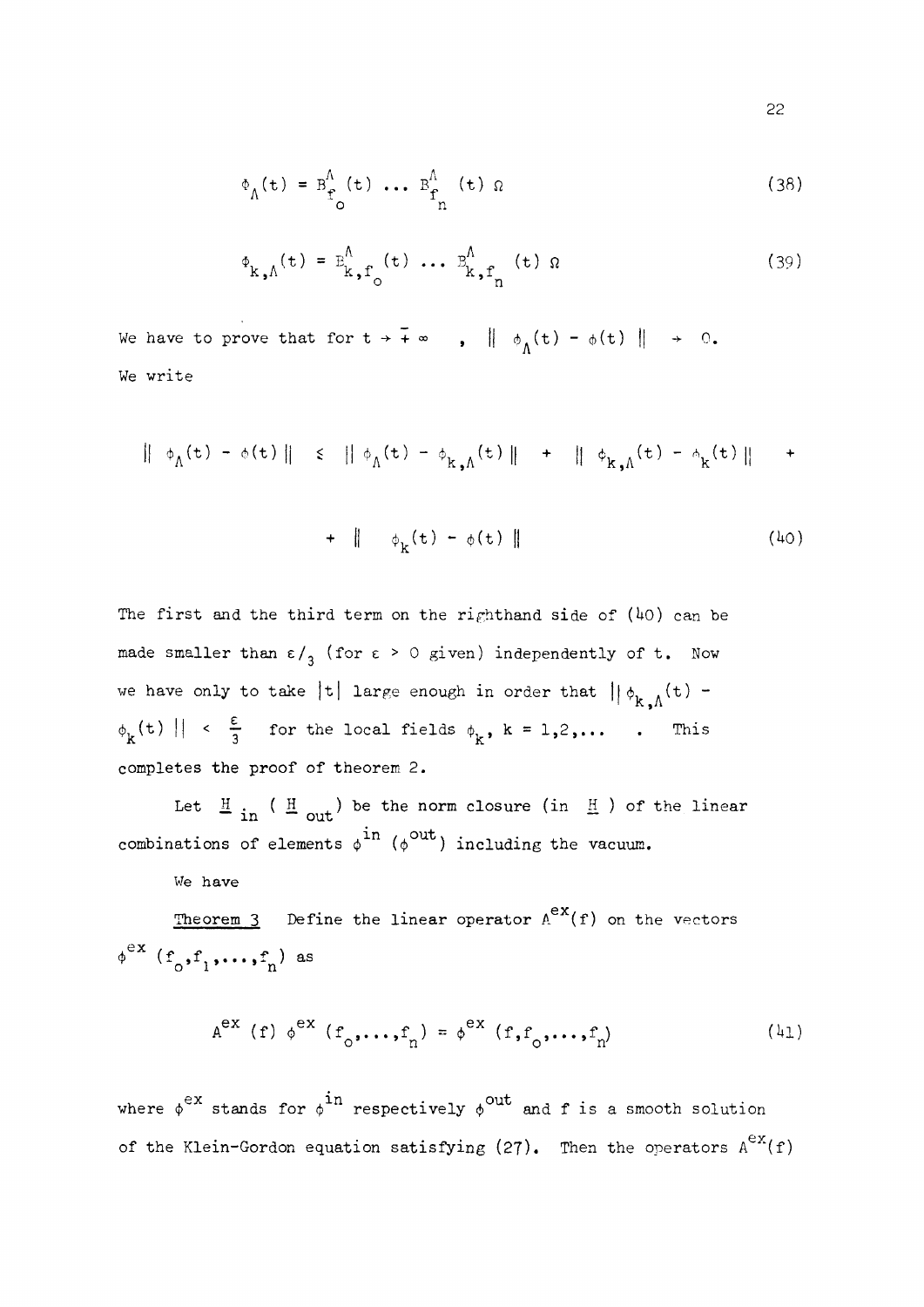correspond to the free scalar field of mass y which we denote by .ex  $(x)$ 

$$
A^{\partial X}(f) = i \int_{X^0 = t} f(x) \overrightarrow{\partial}^A_{\circ} A^{\partial X}(x) d^3 \overrightarrow{r}
$$
 (42)

and

$$
U(a, \Lambda) A^{ex}(x) U^{-1} (a, \Lambda) = A^{ex} (\Lambda x + a)
$$
 (43)

$$
\Theta_1 A^{\text{in}}(x) \Theta_1 = A^{\text{out}}(-x) \tag{44}
$$

<u>Proof</u> We have to prove that  $(\phi^{ex} (f_0, \ldots, f_n), \phi^{ex}(g_1, \ldots, g_m))$  is the r product for a free field. We write corresponding scalar product for a free field. We write

$$
\|\phi^{ex} - \phi^{ex}_{k}\| \le \|\phi^{ex} - \phi(t)\| + \|\phi(t) - \phi_{k}(t)\| +
$$
  

$$
\|\phi_{k}(t) - \phi^{ex}_{k}\|
$$

By taking into account  $(34)$  (uniformly in t) we get

$$
s - \lim_{k \to \infty} \phi_k^{ex} = \phi^{ex} \tag{45}
$$

It follows that

$$
(\phi^{\text{ex}}(f_0, \dots, f_n), \phi^{\text{ex}}(g_0, \dots, g_m)) =
$$
  
= 
$$
\lim_{k \to \infty} (\phi_k^{\text{ex}}(f_0, \dots, f_n), \phi_k^{\text{ex}}(g_0, \dots, g_m))
$$
 (46)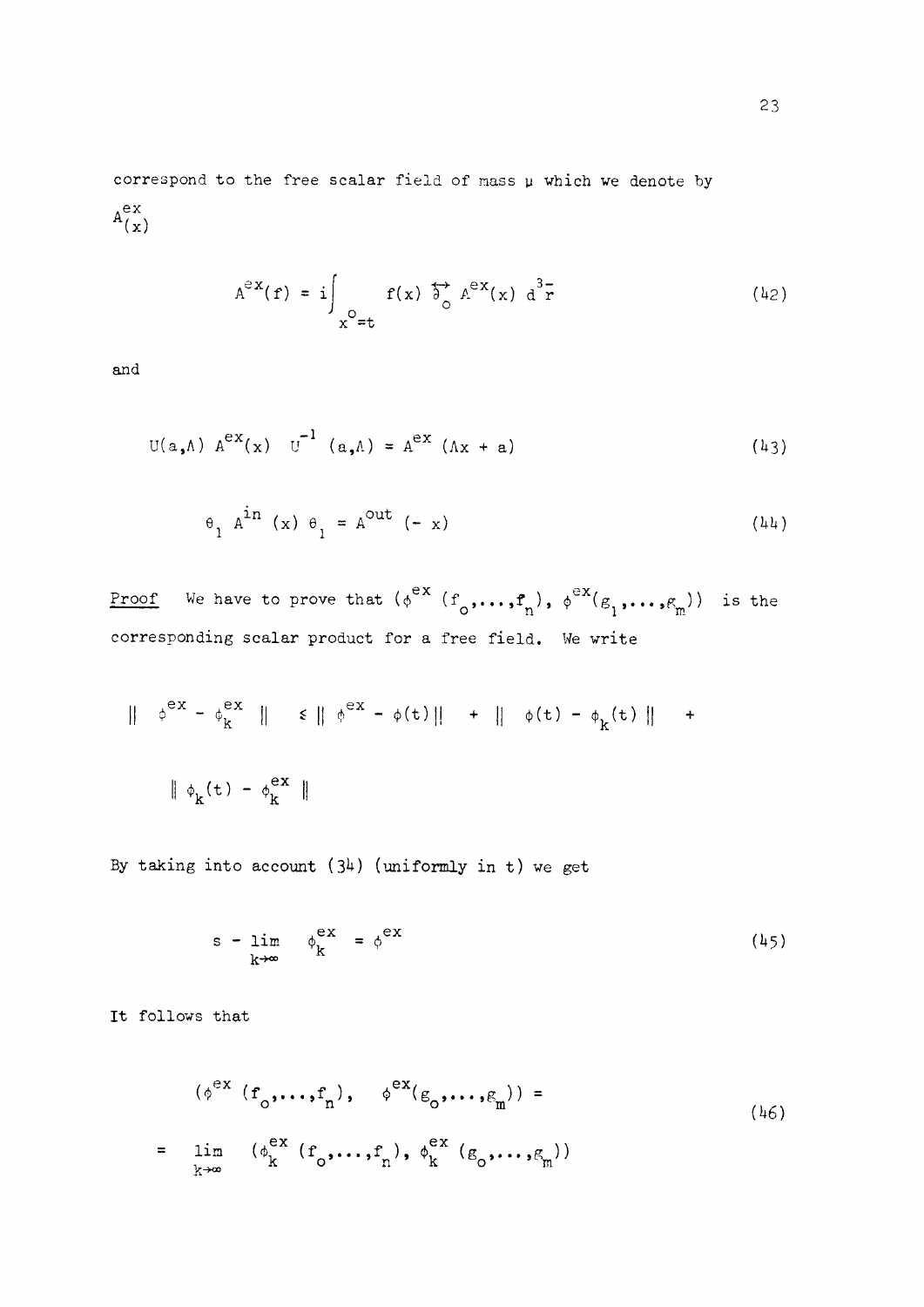By the Haag-Ruelle theory  $(\phi_k^{ex}(f_0, \ldots, f_n), \phi_k^{ex}(g_0, \ldots, g_n))$  is (for all  $k = 1,2,...$  ) equal to the corresponding scalar product for the case of a free field and this proves the first part of the theorem 3. The relation (43) follows from the second part of theorem 2 and (44) follows from  $\theta_1$  A(x)  $\theta_1$  = A(- x) (see (10)).

Concluding this section we remark that we have been able to prove the asymptotic condition (under asymptotic condition we mean theorems 1 and2) for (hopefully!) a large class of non localizable fields. We have two types of results: In the first part of the section the asymptotic condition was shown to be valid for non localizable fields defined as weak limits of local fields, the limit being achieved in a uniform sense (see (19)). In this case the cluster property is trivially satisfied and the cluster induces the asymptotic condition. In the second part of this section we have taken the strong variant (3) for defining non-localizable fields. This condition enables us to prove uniformity in t for  $k \rightarrow \infty$  and in this way the theorems 2 and 3 can be given a direct proof.

In order to discuss the S-matrix (in the next section) we assume that the field  $A(x)$  satisfies asymptotic completeness. The S matrix operator can be now defined by

$$
A^{out}(x) = S^{-1} A^{in}(x) S
$$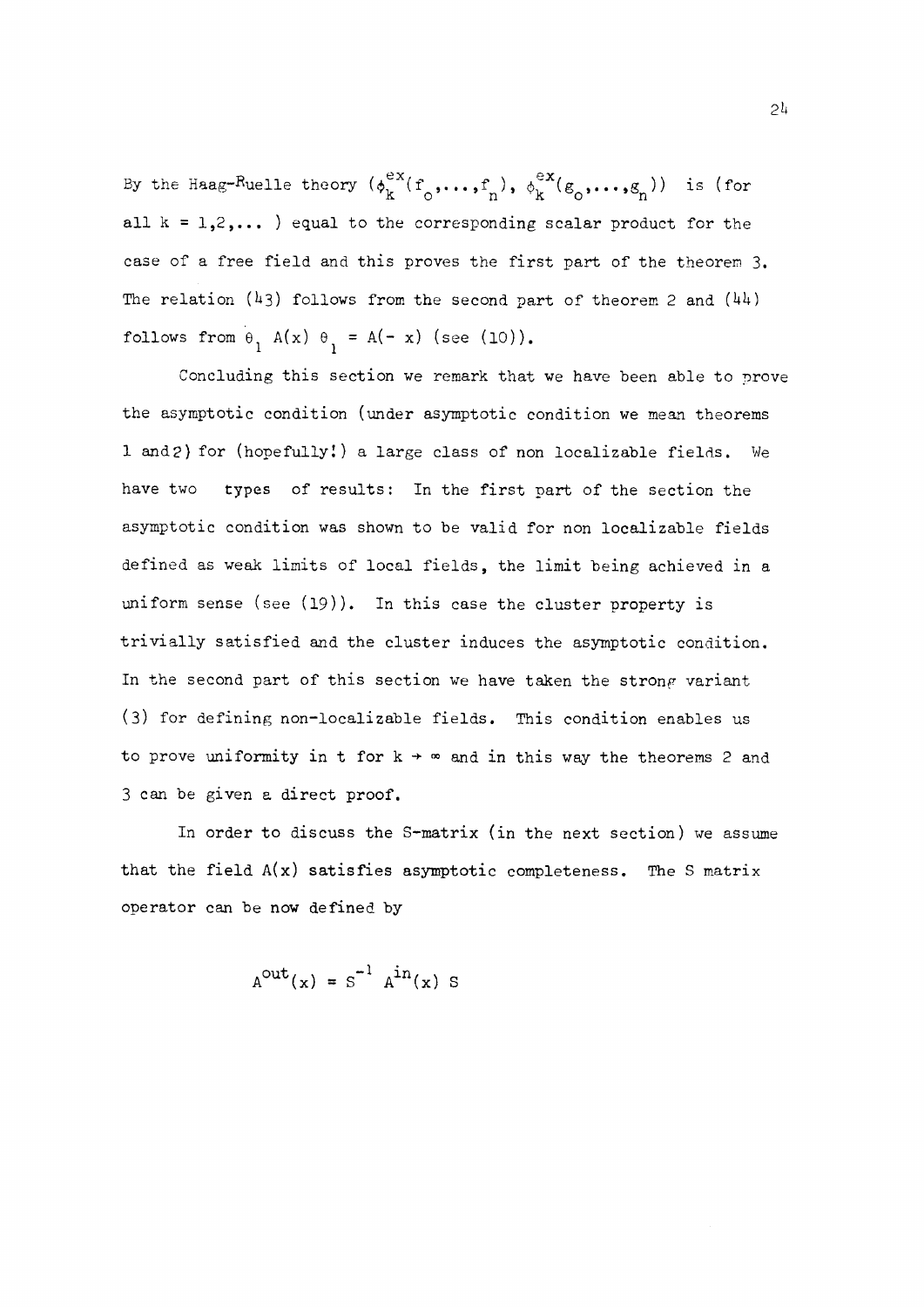#### 5. Equivalence between a non-localizable and a local field

In order to discuss the equivalence of fields along the line of Borchers, we have to discuss fields having the same PCT operator. Because of some Hilbert space difficulties in the case of a nonlocalizable field constructed as a weak limit of local ones we have not discussed the existence of a PCT operator in this case. But we have proved that if the limit  $A_{n} \rightarrow B$  is achieved strongly in the same Hilbert space the PCT operator for B exists (see theorem l) and equals the PCT operator of a local field A which generates the Borchers class containing  $A_k$ ; k = 1,2,... . We have

Theorem  $\mu$  If  $A(x)$  is a local (tempered) field and  $B(x)$  a non-local field constructed as in theorem 1 then the asymptotic fields  $A^{\infty}$ <sup>x</sup>(x) and  $B^{\infty}$ <sup>x</sup>(x) exists. Moreover if  $A^{\text{th}}(x) = B^{\text{th}}(x)$  then the two fields  $A(x)$  and  $B(x)$  have the same S-matrix.

Proof The proof follows immediately from the fact that  $A(x)$ and  $B(x)$  have the same PCT operator and this operator takes in fields to out fields.

Theorem  $4$  shows that a non-localizable field can be S-equivalent to a local one. In the next section we discuss some examples in which theorem *h* applies,

#### 6. Examples

Let us consider  $A(x)$  as being the scalar neutral massive free field. We construct Wick series of this field (in four dimensions)

25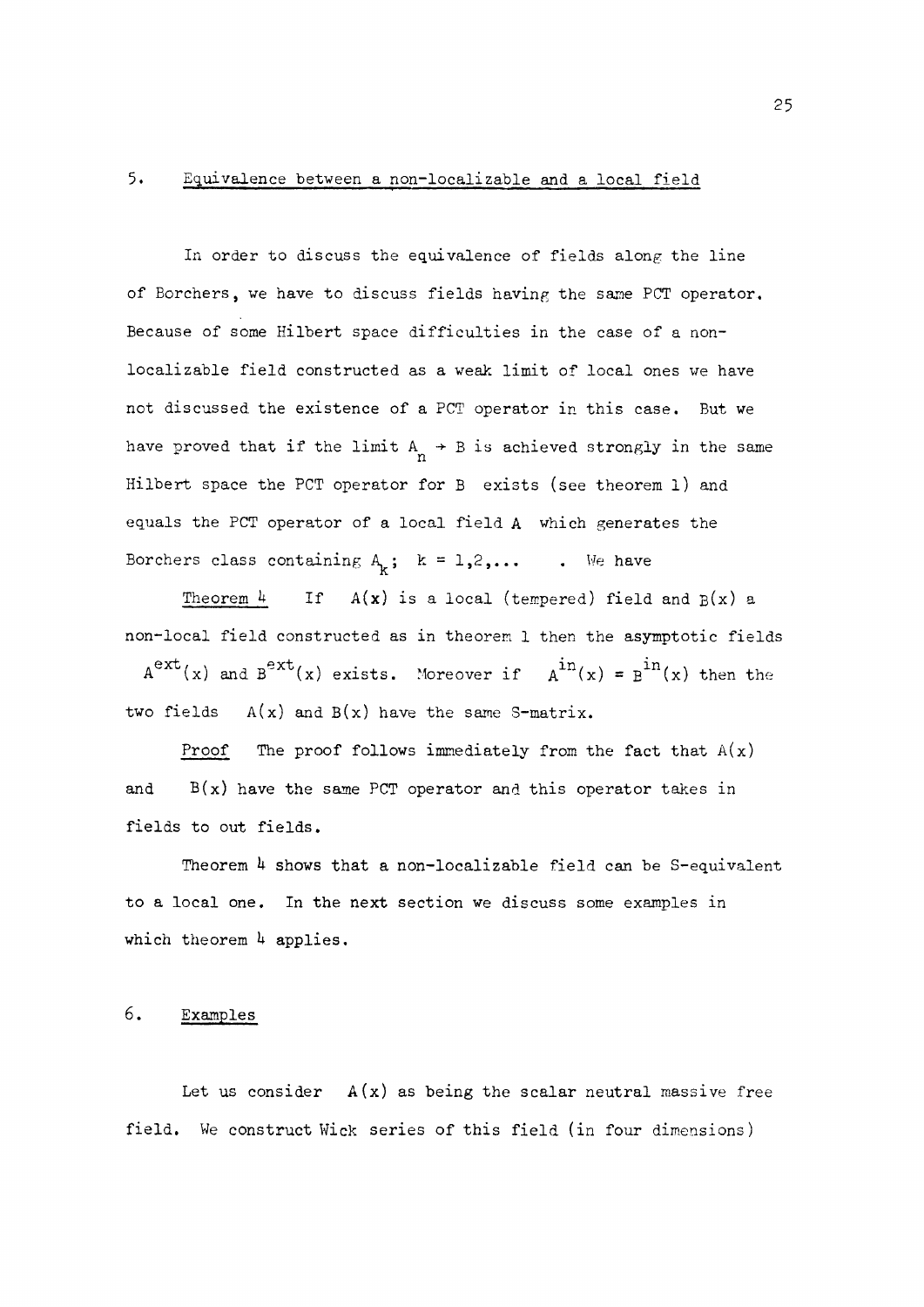$$
B(x) = \sum_{n=1}^{\infty} a_n : A(x)^n : \qquad (47)
$$

A result of Jaffe  $[11]$  (see also  $[1\overline{7}]$  and  $[1\overline{8}]$ ) shows that  $B(x)$  is **CO**   $\lambda$ ,  $a_n z$ smaller than 2. For an order of growth equal to 2 and type zero we still get a localizable theory in the sense of  $\lceil 13 \rceil$ . If the order of growth of  $\sum_{n=1}^{\infty} a_n z^n$  is larger than two  $B(x)$  will be non-localizable. ه<br>Cod  $\frac{1}{2}$  is larger than two  $\frac{1}{2}$  is larger than  $\frac{1}{2}$  will be non-localizable. ase in of  $B(x)$  is very different from the high energy behaviour in the massive case, because of a "contraction" of the phase space volume by passing from  $m = 0$  to  $m \neq 0$ . A discussion of the extension of the commutator of  $B(x)$  outside the light-cone ("ecausal effects") are discussed partially in [14] for the massless case; a full discussion of this question for  $m \neq 0$  is the subject of  $\lceil 15 \rceil$ .

Now coming back to S-equivalence, it is well-known that the question for *m r* **0** is the subject of **[15] .**   $\frac{m-1}{1+m}$  comellex than the  $\frac{m-1}{1+m}$ It follows that in this case  $B(x)$  is trivial. Theorem 4 applies to  $B(x)$  in the case in which  $\sum a_i$  a  $a_i$  has an order of growth larger than two. (we leave  $\frac{2}{\pi}$  is trivial. The case in the case is  $\frac{2}{\pi}$  in the case in the case in  $\frac{2}{\pi}$  in  $\frac{2}{\pi}$ n=1 <sup>11</sup><br>the reader to convince himself that this is the case) and therefore  $A(x)$  will be trivial also in the non-localizable case.

Another (non-trivial) example is given by taking  $A(x)$  to be a tempered non-trivial field (we assume that a such field exists!) and consequently

$$
\mathbb{B}(\mathbf{x}) = \Lambda(\mathbf{x}) + g(\mathbf{E}_{\mathbf{x}}) \mathbf{K}_{\mathbf{x}}(\mathbf{x}) \tag{48}
$$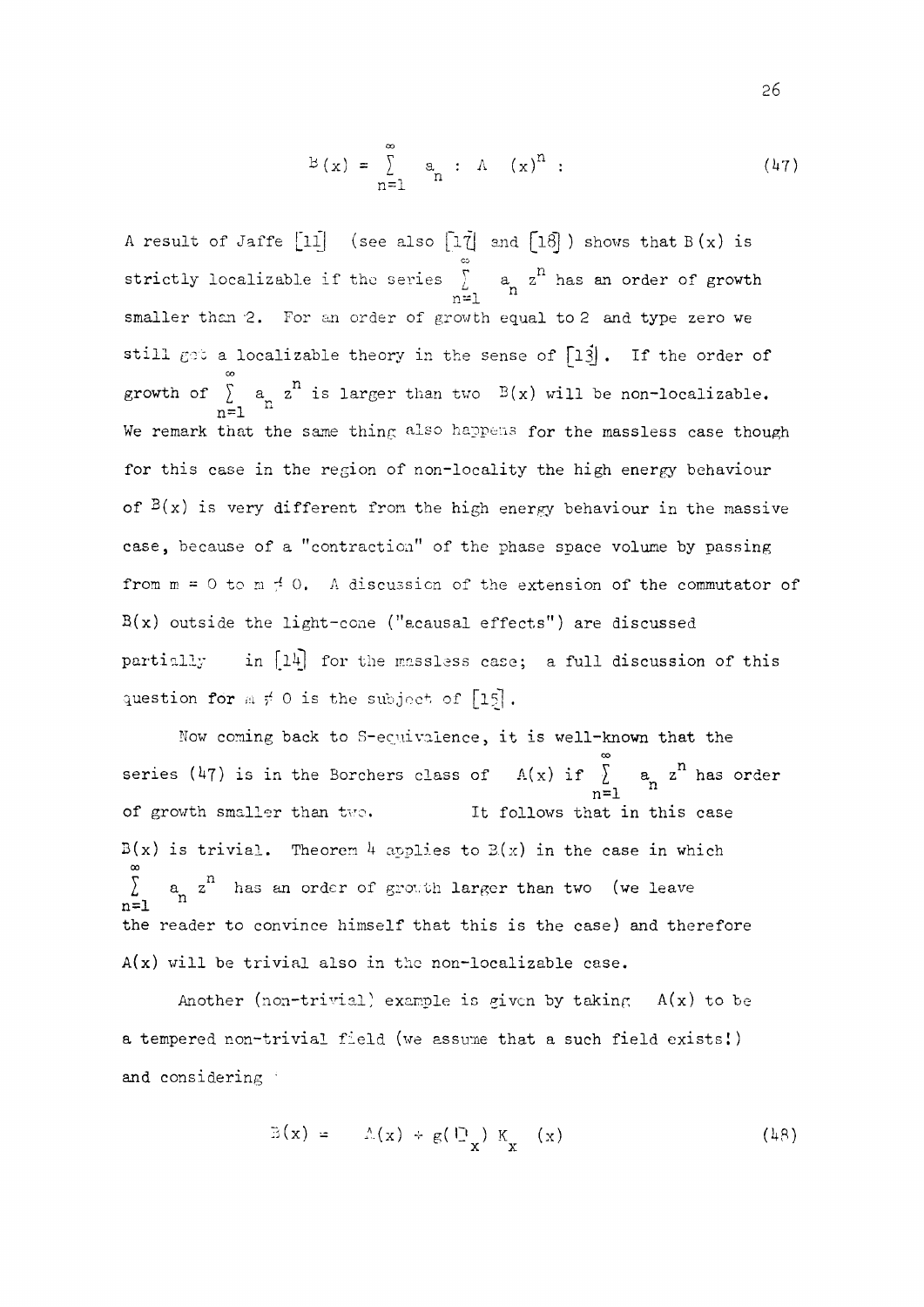where  $g(z)$  is an entire function (with real coefficients),  $U_x = \frac{U_x}{\sigma x^2} - \frac{0}{\sigma x^2}$  and  $K_x = U_x - m^2$ . If  $g(z)$  has order of growth

smaller than  $\frac{1}{2}$ ,  $B(x)$  is (strictly) localizable. If the order of growth of  $B(x)$  is larger than one half  $B(x)$  will be non-localizable. In the localizable case it is easy to prove that  $B(x)$  is in the same Borchers class as  $A(x)$  and is S-equivalent but to  $B(x)$ . In the non-localizable case the theorem  $\frac{1}{4}$  applies and shows that  $B(x)$  is still S-equivalent to  $A(x)$ . Indeed it is easy to prove that the convergence of partial sums in (48) to  $B(x)$  takes place in the strong sense (3) and that (21) is also satisfied if a similar condition holds for  $A(x)$ .

In the next section we will discuss in detail the cluster property in the weak approach  $A_k(x) \rightarrow B(x)$  as described in §2.

## 7. The cluster property in the "weak" approach local  $\rightarrow$  nonlocalizable

In  $94$  we have formally remarked that the cluster property is valid for  $B(x)$  if (19) is valid uniformly in a. We would like to discuss this question here replacing the technical condition (19) by a condition which is more connected to the existence of a scattering theory for the approximating fields (which follows from the fact that the approximating fields are local).

Let us consider that all the (local) fields  $A_{\mathbf{k}}(x)$  have the spectrum of free field and that (21) is satisfied (we remark that these conditions are weaker than those imposed on  $A_k(x)$  in  $i^{\mu}$ ; there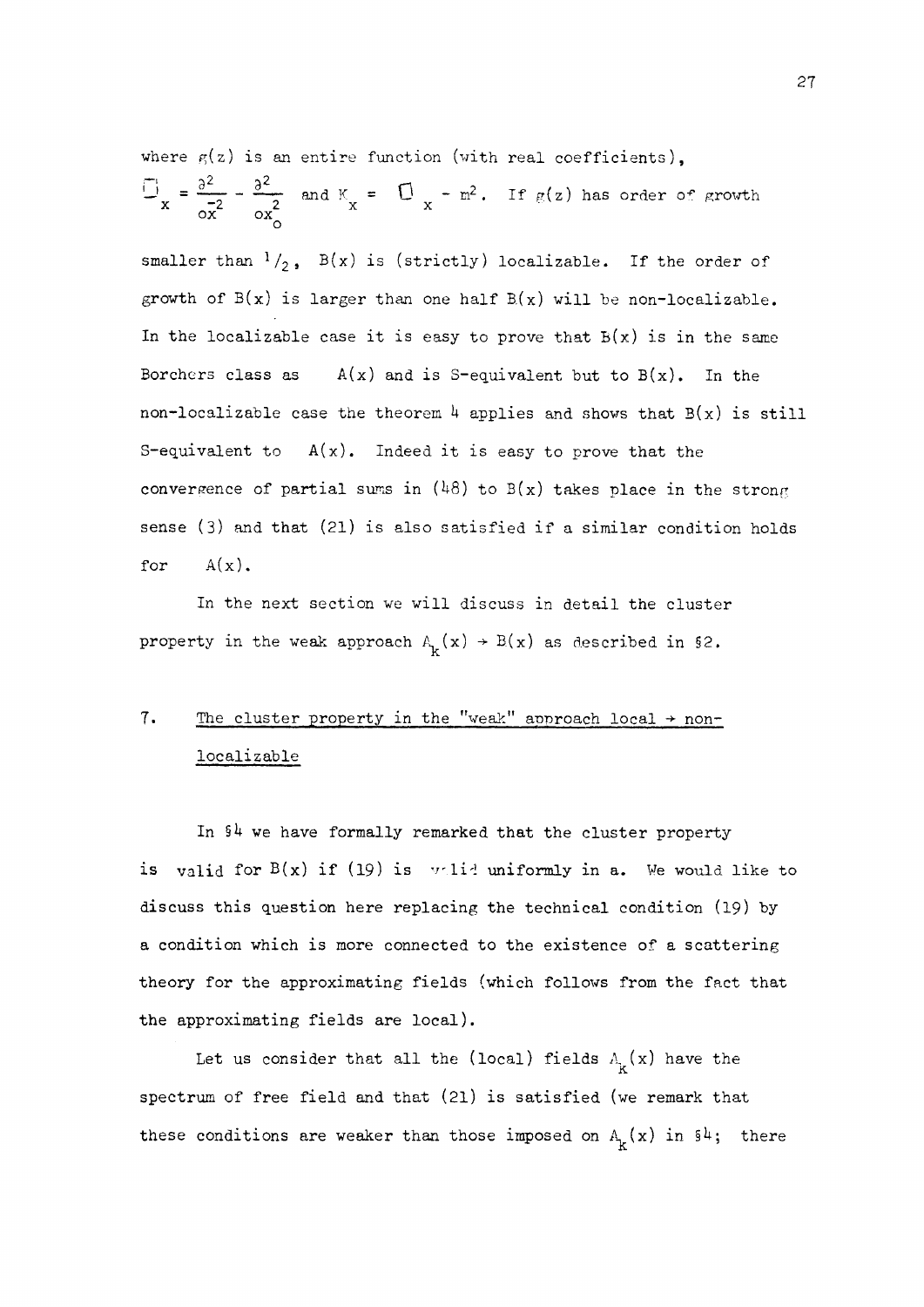it was for instance assumed  $U(a, \Lambda)$  is the same representation of the Lorentz group for all  $A_{\mathbf{k}}(\mathbf{x})$ ).

Let  $\bar{a}_i = a_i - a_o$ ; i = 1,2,...,n (see the notation after (19)). Then the second auxiliary theorem in §5 Chapt. VI [16<sup>]</sup> tells us that

$$
\int W_{k}^{T} (x + a) \phi(x) dx, \quad \phi \in S(\underline{R}^{4(n+1)}) \subset S^{\alpha}(\underline{R}^{4(n+1)})
$$

 $3n<sub>1</sub>$  with meaneat to  $\frac{1}{n}$ is in  $S(\frac{R}{\epsilon})$  ) with respect to  $\alpha$ . Let  $\alpha^{\kappa}(b)$  be the Fourier transform of  $W_k^T(x)$ ; the translation invariance of  $W_k^T(x)$  gives in momentum space

$$
\widetilde{W}_{k}^{T}(p_{o}, p_{1}, \dots, p_{n}) = \delta^{L}(p_{1} + \dots + p_{n}) \times \widetilde{W}_{k}^{T}(p_{1}, \dots, p_{n})
$$
\n
$$
(49)
$$

The fact that  $\int w_k^T (x + a) \phi(x) dx$  is in  $S(\mathbb{R}^{3n})$  in  $\overline{\alpha}_i = a_i - a_o$ ,  $i = 1, 2, \ldots, n$  means that after integrating  $\mathcal{W}_{k}^{T}(p)$  with a test function K. from  $S(K_{\alpha}^{\alpha})$  in p we get a C function in p which is in  $\theta_M(K_{\alpha}^{\alpha})$  . P **P**  But  $\theta_M^N(\frac{R}{n}^3 n)$   $\subset$   $\theta_{\alpha M}^N(\frac{R}{n}^3 n)$ . Now the cluster property for  $\mathbb{R}(\mathbf{x})$  $\frac{p}{\text{constant}}$  as a weak limit of  $A^r_k(x)$  is valid of  $\mathbb{W}^T$ <sup>(</sup>p)  $\epsilon$   $\theta_{\text{cM}}$ ( $\mathbb{E}^{3n}$ ) 8  $n \rightarrow m$  $\frac{1}{\alpha}$   $S^2(\begin{array}{cc} a & b \\ b & c \end{array})$ . Therefore we are faced with the following problem: let  $\{f_{v}(p,\bar{p})\}$  be a sequence of generalized functions in  $S_{\alpha} (R_{p}^{n})$   $\emptyset$  $\vartheta$   $\theta_{\alpha M} (\frac{R}{2})^3$  which converges in the sense of  $S^{\alpha}_{\alpha} (\frac{R}{n}^4 n)$ . We have to P

\*) In fact a result of Borchers **[19]** allows us to find some stronger properties in p but we are not interested in this problem here.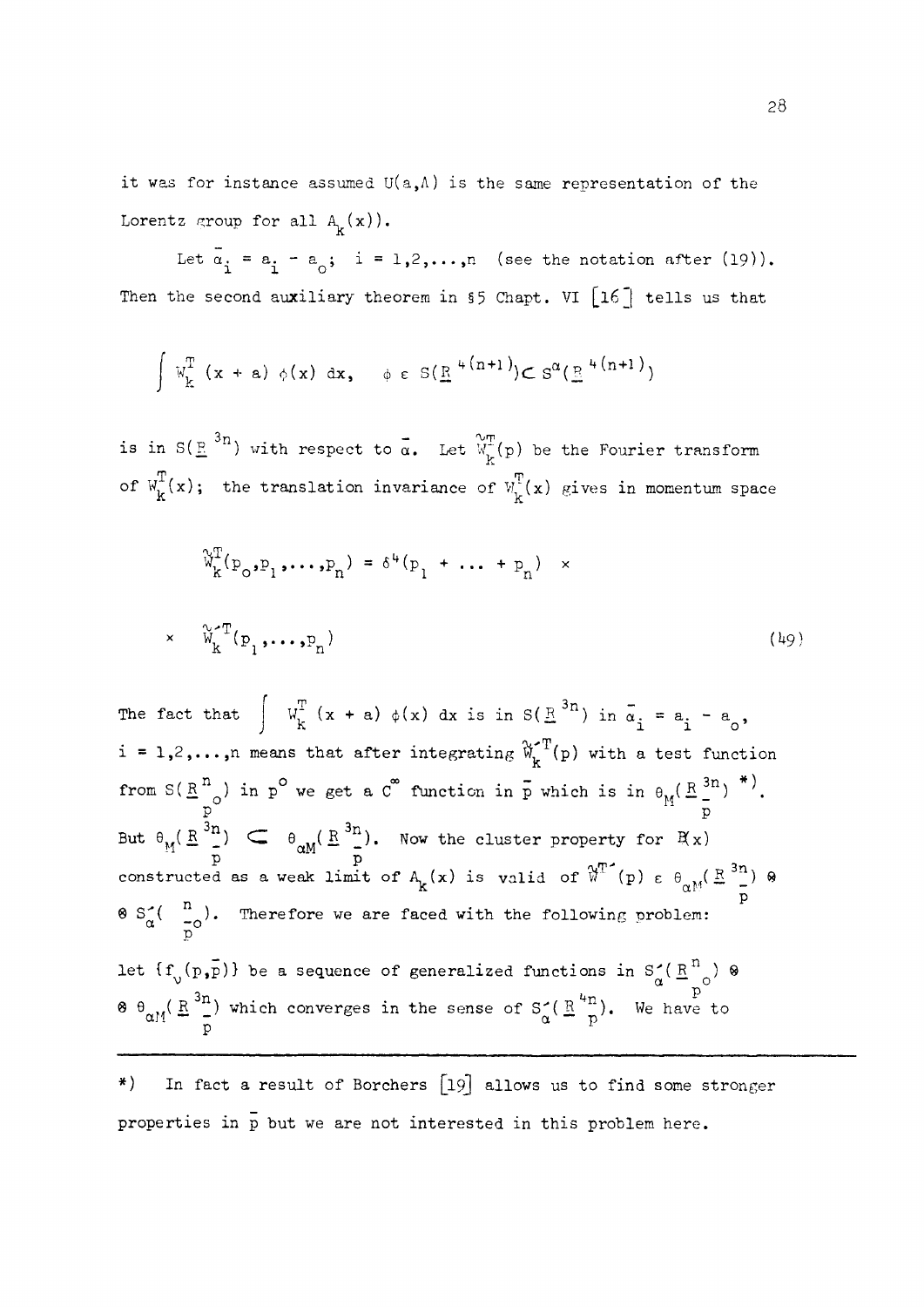require that the limit  $f^{(p^o,\bar{p})}$  of this sequence also lies in  $n \rightarrow$   $\alpha$   $\alpha$   $(n^{3n})$  $\alpha' = \alpha'$   $\alpha' = \alpha''$ . It follows that a simple condition we can  $\frac{1}{2}$  for the exist following

 $f$ ondi  $\begin{array}{c} \begin{array}{c} \text{...}\\ \text{...}\\ \text{...}\\ \text{...}\\ \end{array} \end{array}$ in such a way that the truncated Wightman functions  $W_k^T(p)$  converge in the sense of  $S_{\alpha}^{\bullet}(\underline{R}_{n}^{n}) \otimes \theta_{\alpha_{n}^{M}}(\underline{R}_{n}^{n}^{M}).$  The condition S can be interpreted as a regularity condition. Indeed the C -regularity of  $w^-(p)$  in p (which is responsible for the existence of the cluster property) must be retained in the limit (with the same effect) and this is, roughly speaking, the content of condition S.

#### 8• Conelusions

We have shown how it is possible to formulate a notion of equivalence between non-localizable fields, or in the special case of this paper between a non-localizable and a local one. Indeed we may define this equivalence by a natural extension of the idea of a Borcher's class as follows.

#### Definition.

Two fields are PCT-equivalent if and only if they have the same PCT operator.

Such a relation between two fields is evidently an equivalence, and so divides the class of all fields into equivalence sub-classes. Each sub-class will be composed of Borchers classes of local fields possibly together with sore ncn-lccalizable fields. Fields in the same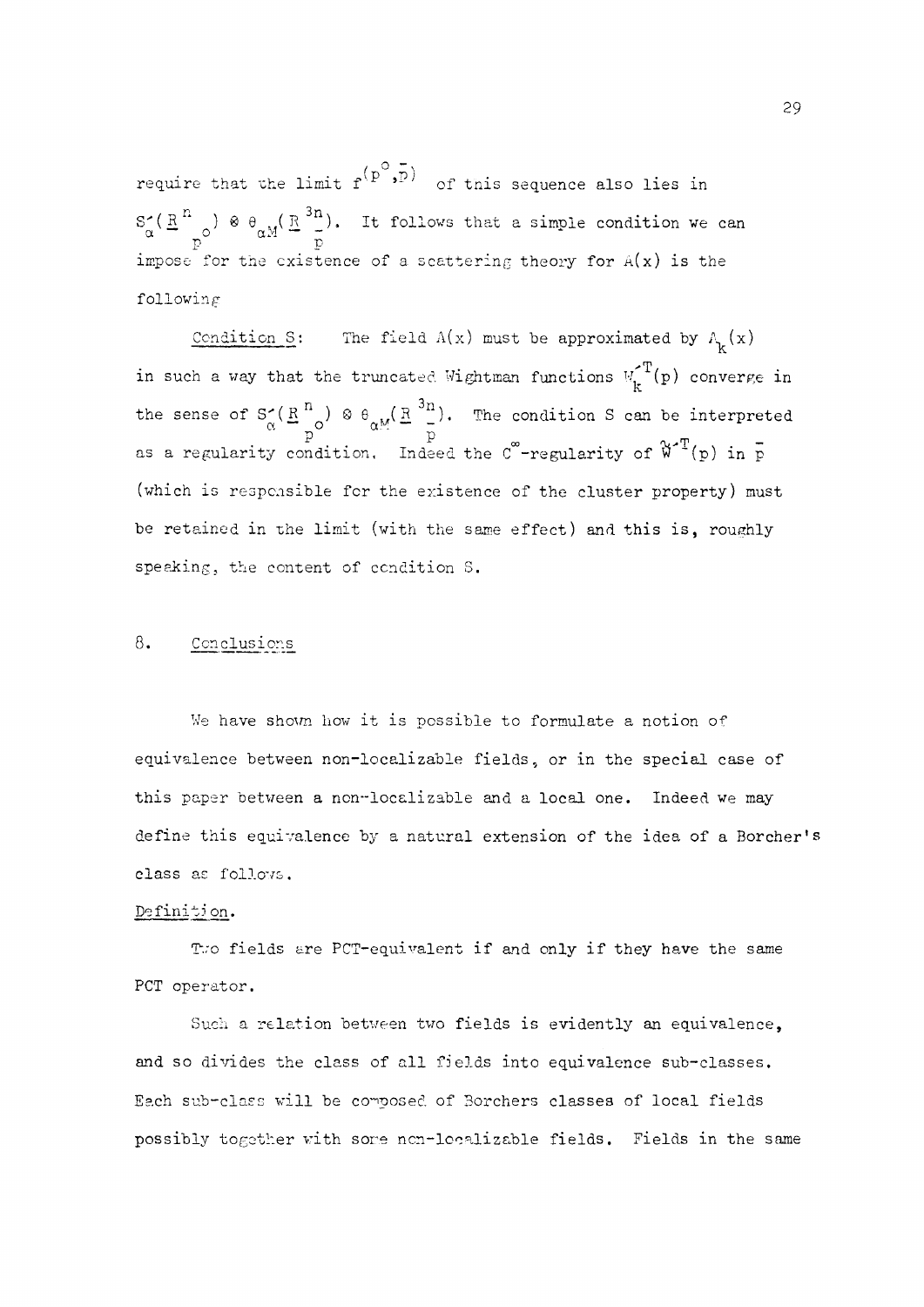PCT-class will have the same S-operator if they have the same in fields, so will be S-equivalent. We showed in detail how a nonlocalizable field constructed as a strong limit of local fields can be shown to be PCT-equivalent to a given local field in terms of conditions on the local fields of the approximating sequence. However we haven't shown that there exist any non-localizable fields which are not PCT-equivalent to some local field. Our discussion in the paper has shown that non-localizable fields can be as physically reasonable as local ones in describing a given S-matrix. Apart from computational advantages there seems to be nothing gained in using a local field equivalent to a non-localizable one. The idea of imposing localizability on fields in non-polynomial Lagrangian theories would seem to be unnecessary from this point of view.

#### Acknowledgements.

One of us (F.C.) would like to thank the Science Research Council of Great Britain for a grant and King's College, London for its hospitality to enable this work to be achieved.